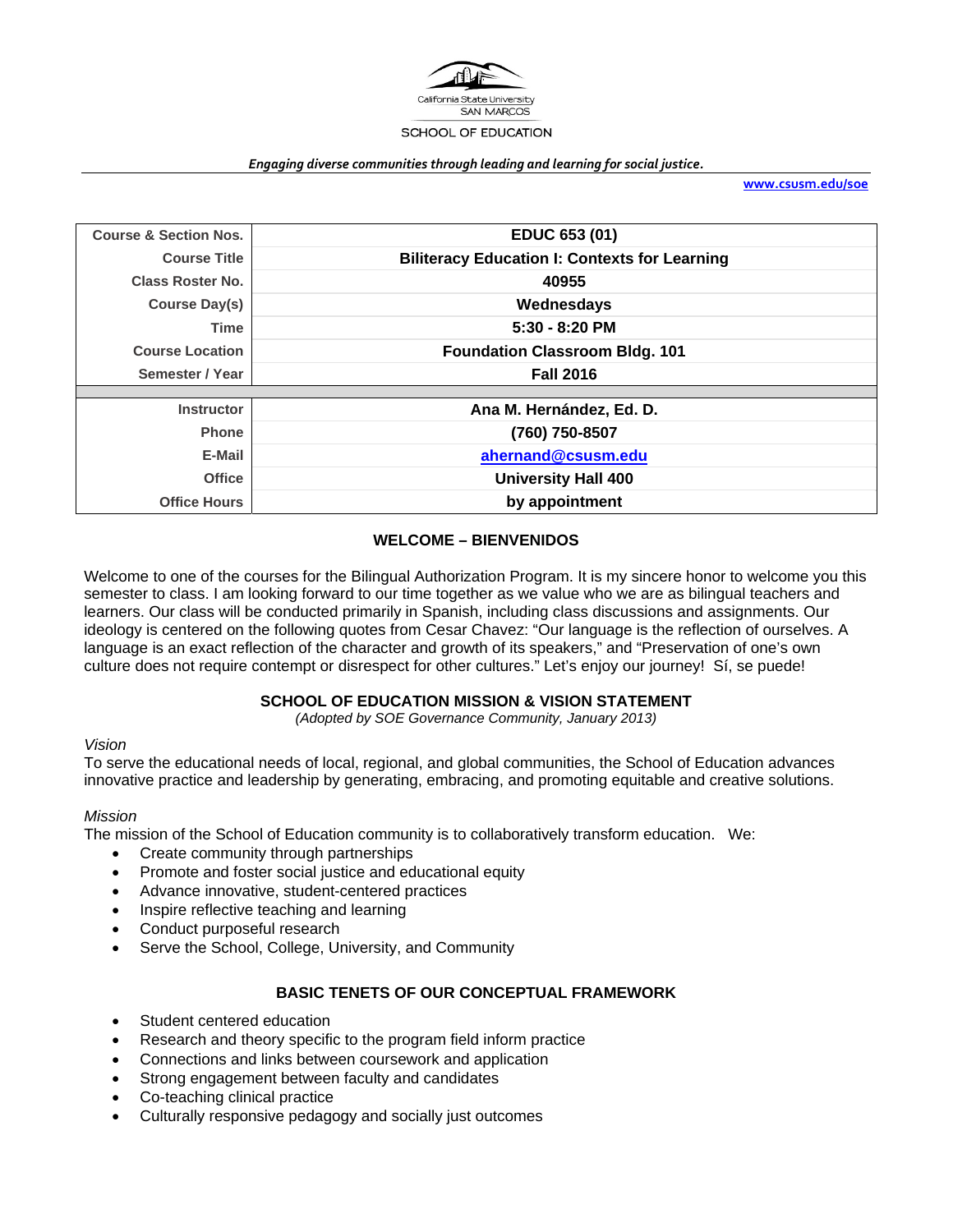# **TABLE OF CONTENTS**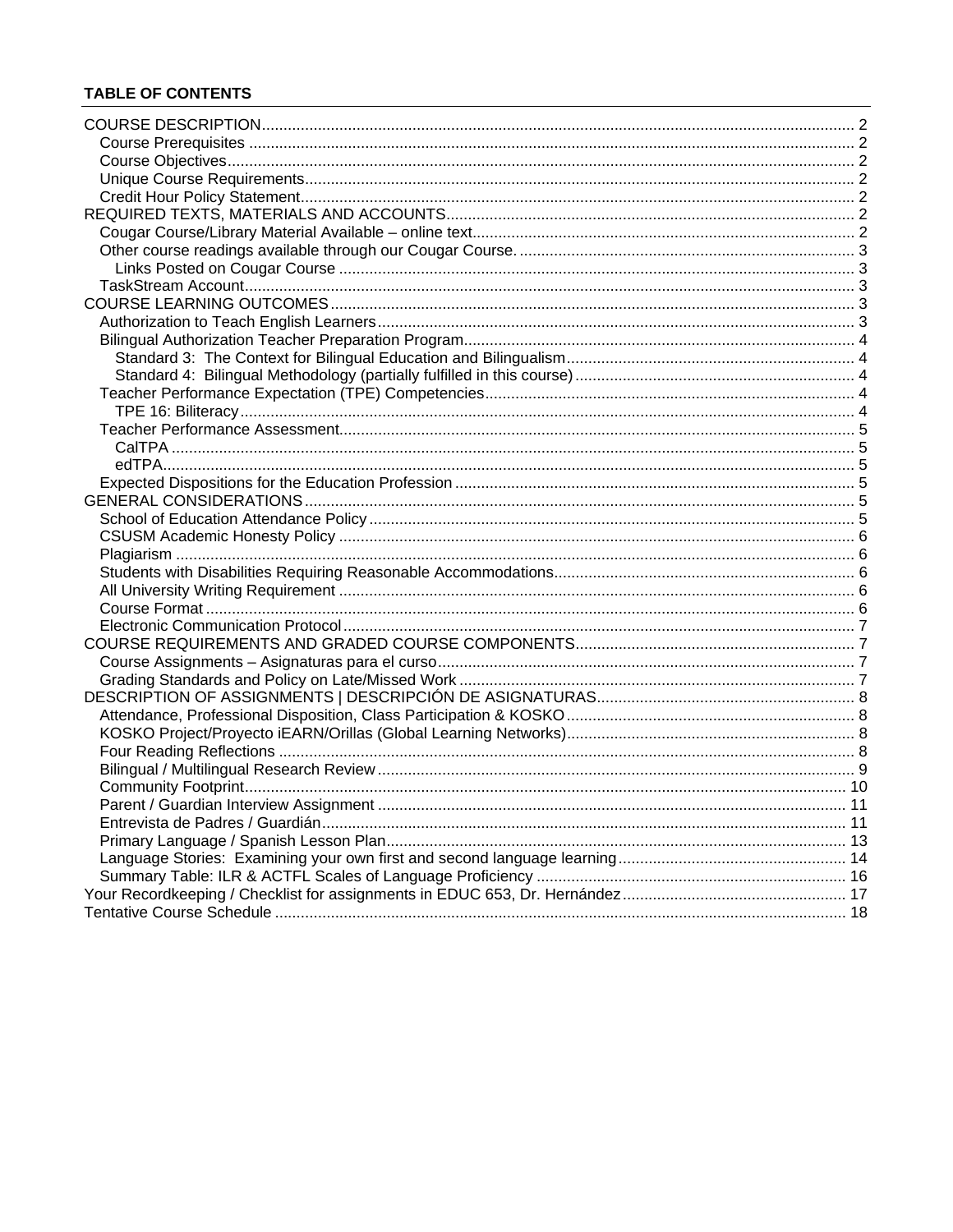#### **COURSE DESCRIPTION**

Addresses the contexts for bilingual education and bilingualism in California public schools. The history, policies, programs, and research on effective bilingual education are examined. Explores bilingual sociolinguistic/sociocultural competence and implications for learning and instruction, as well as authentic parental participation in schools and the family as a cultural resource to student learning. *May not be taken for credit by students who have received credit for EDML 553. Conducted in Spanish.* 

#### **Course Prerequisites**

Admission to a School of Education Teacher Credential Program or hold a valid CA Teaching Credential.

#### **Course Objectives**

- 1. Demonstrate knowledge of the history, policies, programs, and research on the effectiveness of bilingual education and bilingualism in the United States.
- 2. Demonstrate understanding of the philosophical, theoretical, legal and legislative foundations of bilingual education and their effects on program design and educational achievement.
- 3. Apply knowledge of the research on the cognitive effects of bilingualism and biliteracy as developmental processes in instructional practice, and apply research and its effects on the dimensions of learning in bilingual education program models.
- 4. Demonstrate knowledge of the transferability between primary and target language with the understanding that the level of transferability is affected by the level of compatibility and may vary among languages.
- 5. Demonstrate understanding of the interrelatedness among the four domains of language (listening, speaking, reading and writing) and to know forms and functions.
- 6. Demonstrate knowledge of bilingual instructional models, instructional strategies and materials to appropriately apply them to instructional and assessment practices.
- 7. Promote authentic parental participation that includes learning about school systems, assuming leadership roles and affecting policy, demonstrate an understanding of the family as a primary language and cultural resource and be cognizant that students' motivation, participation, and achievement are influenced by an intercultural classroom climate and school community.

#### **Unique Course Requirements**

None.

## **Credit Hour Policy Statement**

This course is delivered in a face-to-face instruction. Students are expected to spend a minimum of two hours outside of the classroom each week for each unit of credit engaged in learning. For courses with a "lecture" mode of instruction over an entire semester, each unit of credit corresponds to an 'hour' of class-time and two hours of student learning outside of class.

## **REQUIRED TEXTS, MATERIALS AND ACCOUNTS**

Beeman, K. & Urow, C. (2013). *Teaching for biliteracy: Strengthening bridges between languages.* Philadelphia: Caslon Publishing. ISBN: 978-193400009-0

## **Cougar Course/Library Material Available – online text**

Montrul, S. (2013). *El bilingüismo en el mundo hispanohablante*. Malden, MA: Wiley-Blackwell. ISBN 978-0-470-65721-8 – free online version available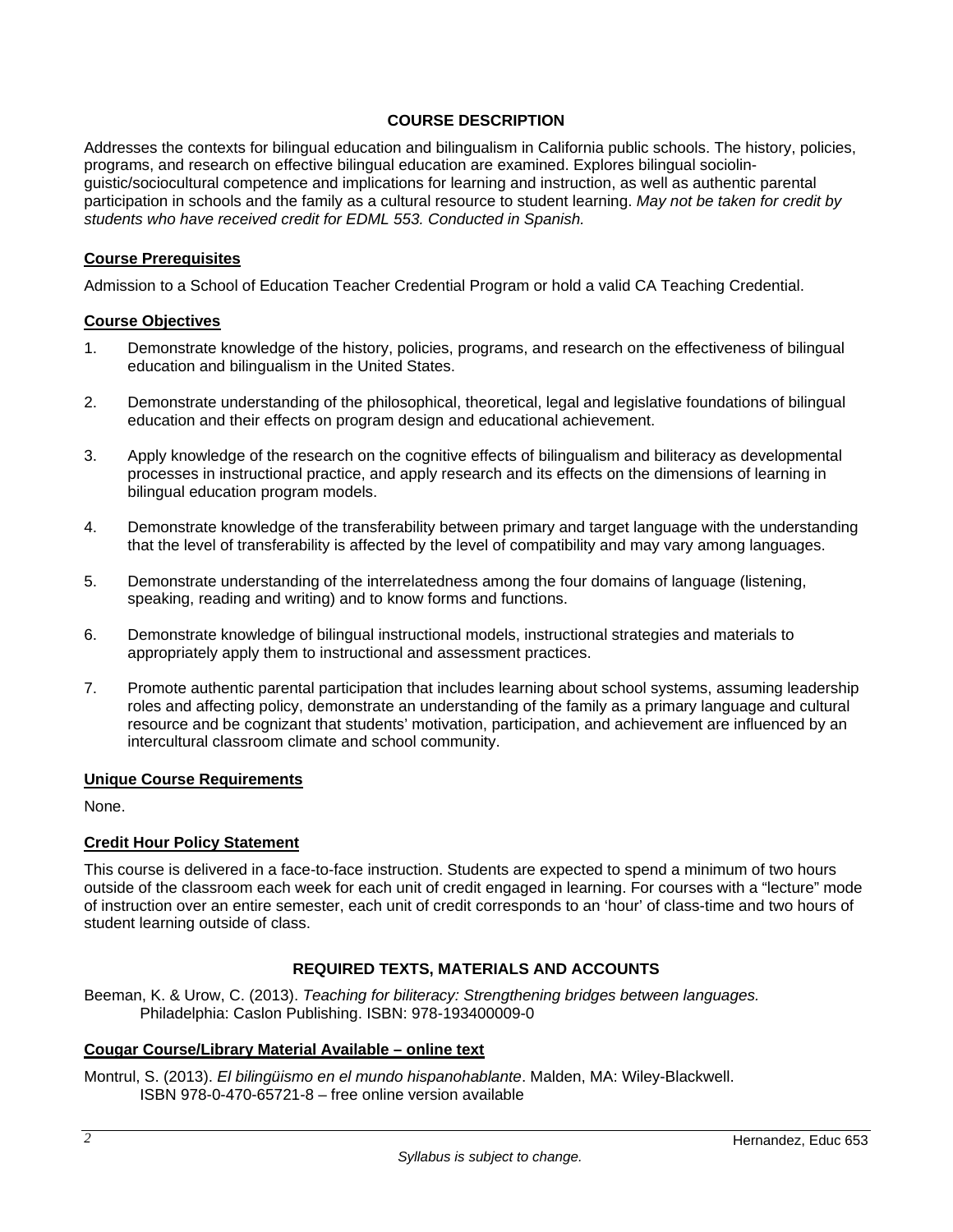## **Links Posted on Cougar Course**

Free Download CA Common Core en Español https://commoncore-espanol.sdcoe.net/Home

Free Download 2012 English Language Development Standards for California Public Schools K-12 from the CDE website at http://www.cde.ca.gov/sp/el/er/eldstandards.asp

Free Download Appendices A-D and Glossary from 2012 ELD Standards at http://www.cde.ca.gov/sp/el/er/eldstandards.asp

Free Download Adopted *ELA/ELD Framework* Chapters at http://www.cde.ca.gov/ci/rl/cf/elaeldfrmwrksbeadopted.asp

Free Download CA Common Core State Standard, California Department of Education Common Core at www.cde.a.gov/re/cc

*eStandards* – Free California Common Core and ELD State Standards app

#### **TaskStream Account**

You will need a TaskStream account to upload your Bilingual Authorization signature assignments to complete your standards for the program. Login is BLA16-17. See course assignments to determine which ones need to be uploaded to TaskStream.

## **COURSE LEARNING OUTCOMES**

Upon successful completion of this course, students will be able to (SWBAT):

- SWBAT to explain the basic terms, philosophies, goals, problems, issues, history, research, theoretical frameworks, and practices related to bilingual education and bilingualism through reading reflections.
- SWBAT to apply knowledge of the research on the cognitive effects of bilingualism and biliteracy as developmental processes in instructional practice, and apply research and its effects on the dimensions of learning in bilingual education program models through bilingual education research assignment.
- SWBAT to demonstrate understanding of the interrelatedness among the four domains of language (listening, speaking, reading and writing) and to know forms and functions through lesson plan development and history of my two languages assignment.
- SWBAT to demonstrate knowledge of the transferability between primary and target language with the understanding that the level of transferability is affected by the level of compatibility and may vary among languages through reading reflections and lesson development.
- SWBAT to demonstrate knowledge of bilingual instructional models, instructional strategies and materials to appropriately apply them to instructional and assessment practices through reading reflections, lesson planning, and community footprint.
- SWBAT to promote authentic parental participation that includes learning about school systems, assuming leadership roles and affecting policy, demonstrate an understanding of the family as a primary language and cultural resource and be cognizant that students' motivation, participation, and achievement are influenced by an intercultural classroom climate and school community through parent interview and community footprint.

## **Authorization to Teach English Learners**

This credential program has been specifically designed to prepare teachers for the diversity of languages often encountered in California public school classrooms. The authorization to teach English learners is met through the infusion of content and experiences within the credential program, as well as additional coursework. Candidates successfully completing this program receive a credential with authorization to teach English learners. *(Approved by CCTC in SB 2042 Program Standards, August 02)*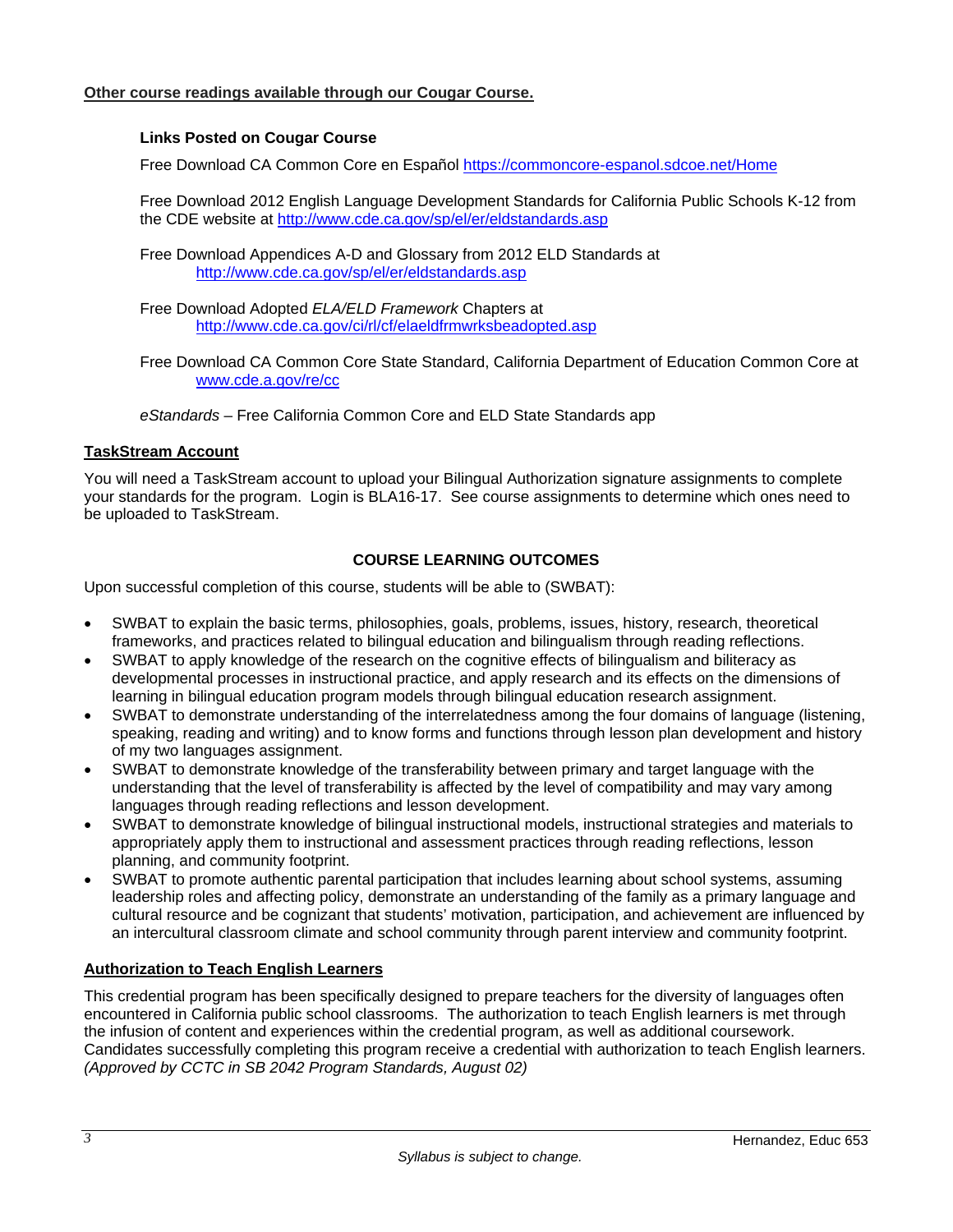## **Bilingual Authorization Teacher Preparation Program**

#### **Standard 3: The Context for Bilingual Education and Bilingualism**

 The professional bilingual teacher preparation program provides candidates with knowledge of the history, policies, programs, and research on the effectiveness of bilingual education and bilingualism in the United States. The program develops candidates who demonstrate understanding of the philosophical, theoretical, legal and legislative foundations of bilingual education and their effects on program design and educational achievement.

 Candidates apply knowledge of the research on the cognitive effects of bilingualism and biliteracy as developmental processes in instructional practice. Candidates understand and apply research and its effects on the dimensions of learning in bilingual education program models. The program prepares candidates' knowledge of the transferability between primary and target language with the understanding that the level of transferability is affected by the level of compatibility and may vary among languages.

 The program prepares candidates to actively promote authentic parental participation that includes learning about school systems, assuming leadership roles and affecting policy. The program promotes candidates' understanding of the family as a primary language and cultural resource. Candidates are cognizant that students' motivation, participation and achievement are influenced by an intercultural classroom climate and school community.

## **Standard 4: Bilingual Methodology (partially fulfilled in this course)**

 The bilingual teacher preparation program prepares bilingual candidates to understand the interrelatedness among the four domains of language (listening, speaking, reading, and writing) and to know language forms and functions. The program also prepares candidates to plan, develop, implement and assess standards-aligned content instruction in the primary and target language. Candidates are prepared to employ a variety of instructional and assessment strategies, appropriate to student language proficiency levels, that foster higher-order thinking skills. The program ensures that bilingual candidates have knowledge of bilingual instructional models, instructional strategies and materials to appropriately apply them to their instructional and assessment practices. In addition, programs develop bilingual candidates' understanding of knowledge of intercultural communication and interaction that is linguistically and culturally responsive. The bilingual teacher preparation program further prepares candidates to evaluate, select, use and adapt state-board adopted and state-board approved materials, as well as other supplemental instructional materials. The program provides opportunities for teacher candidates to demonstrate the ability to use a variety of criteria for selection of instructional materials, to assess the suitability and appropriateness for local context and to augment resources when they are not suitable or available.

## **Teacher Performance Expectation (TPE) Competencies**

The course objectives, assignments, and assessments have been aligned with the CTC standards for Multiple Subject Credential. This course is designed to help teachers seeking a California teaching credential to develop the skills, knowledge, and attitudes necessary to assist schools and district in implementing effective programs for all students. The successful candidate will be able to merge theory and practice in order to realize a comprehensive and extensive educational program for all students. You will be required to formally address the following TPEs in this course:

## **TPE 16: Biliteracy**

 Candidates for the teaching credential who desire advanced certification in the area of biliteracy will be able to pursue "An Advanced Certificate in Biliteracy Education," entailing preparation on addressing the needs of English learners while demonstrating proficiency in English and Spanish. Candidates, upon completion of the program, will be able to know and apply first and second language pedagogical theories, principles, and instructional practices for biliteracy programs. It is expected that candidates will become experts in program design, curriculum development, implementation, and evaluation of program effectiveness. Candidates will also become knowledgeable in assessing and addressing the needs of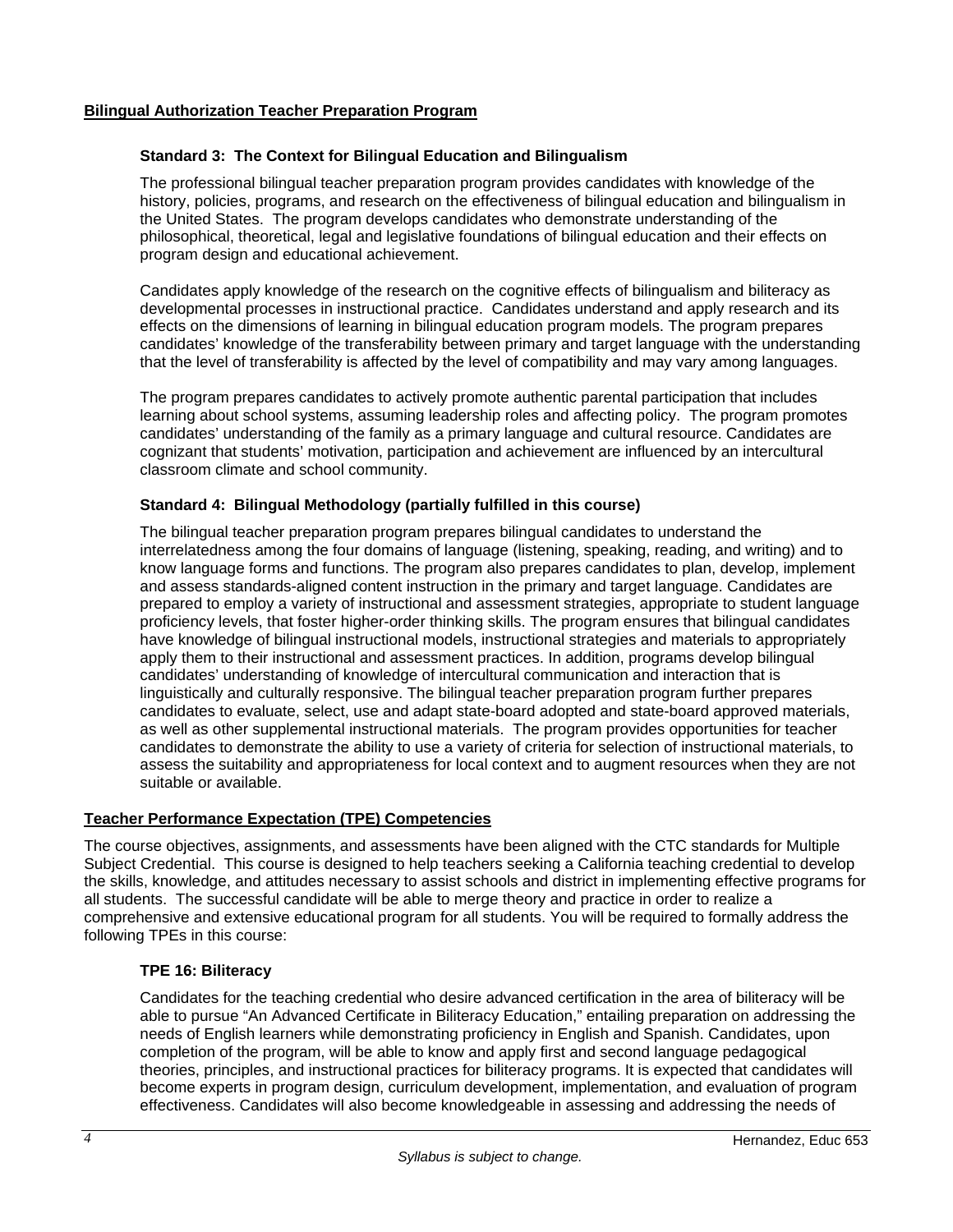biliterate students, to include cognition, cultural differences, and language development. It is the expectation of this Certification that the primary languages will be maintained and enhanced as a second language is added in an effort to create students who are proficient in two languages.

#### **Teacher Performance Assessment**

Beginning July 1, 2008 all California credential candidates must successfully complete a state-approved Teacher Performance Assessment (TPA), as part of the credential program of preparation. During the 2015-16 academic year the CSUSM credential programs will use either the CalTPA (California Teacher Performance Assessment) or the edTPA (Educative Teacher Performance Assessment).

Check with your program coordinator to determine which assessment is used for your credential program.

## **CalTPA**

To assist with your successful completion of the CalTPA, a series of informational seminars are offered over the course of the program. TPA related questions and logistical concerns are to be addressed during the seminars. Your attendance to TPA seminars will greatly contribute to your success on the assessment. The CalTPA Candidate Handbook, TPA seminar schedule, and other TPA support materials may be found on the SOE website:

http://www.csusm.edu/education/CalTPA/ProgramMaterialsTPA.html

## **edTPA**

Beginning in fall 2015, for newly entering initial candidates, the CSUSM assessment system is the edTPA. To assist with your successful completion of the edTPA, a capstone class is part of your curriculum. In this class edTPA related questions and logistical concerns are addressed. Additional support materials are available on the edTPA website: http://www.edtpa.com/PageView.aspx?f=GEN\_Candidates.html

Additionally, to support your success in your credential program and with TPA, SOE classes use common pedagogical language, lesson plans (lesson designs), and unit plans (unit designs).

#### **Expected Dispositions for the Education Profession**

Education is a profession that has, at its core, certain dispositional attributes that must be acquired and developed. Teaching and working with learners of all ages requires not only specific content knowledge and pedagogical skills, but positive attitudes about multiple dimensions of the profession. The School of Education has identified six dispositions that must be evident in teacher candidates: social justice and equity, collaboration, critical thinking, professional ethics, reflective teaching and learning, and life-long learning. These dispositions have observable actions that will be assessed throughout the preparation program. For each dispositional element, there are three levels of performance - *unacceptable*, *initial target*, and *advanced target*. The description and rubric for the three levels of performance offer measurable behaviors and examples.

The assessment is designed to provide candidates with ongoing feedback for their growth in professional dispositions and includes a self-assessment by the candidate. The dispositions and rubric are presented, explained and assessed in one or more designated courses in each program as well as in clinical practice. Based upon assessment feedback candidates will compose a reflection that becomes part of the candidate's Teaching Performance Expectation portfolio. Candidates are expected to meet the level of *initial target* during the program.

## **GENERAL CONSIDERATIONS**

## **School of Education Attendance Policy**

Due to the dynamic and interactive nature of courses in the School of Education, all candidates are expected to attend all classes and participate actively. At a minimum, candidates must attend more than 80% of class time, or s/he may not receive a passing grade for the course at the discretion of the instructor. Individual instructors may adopt more stringent attendance requirements. Should the candidate have extenuating circumstances, s/he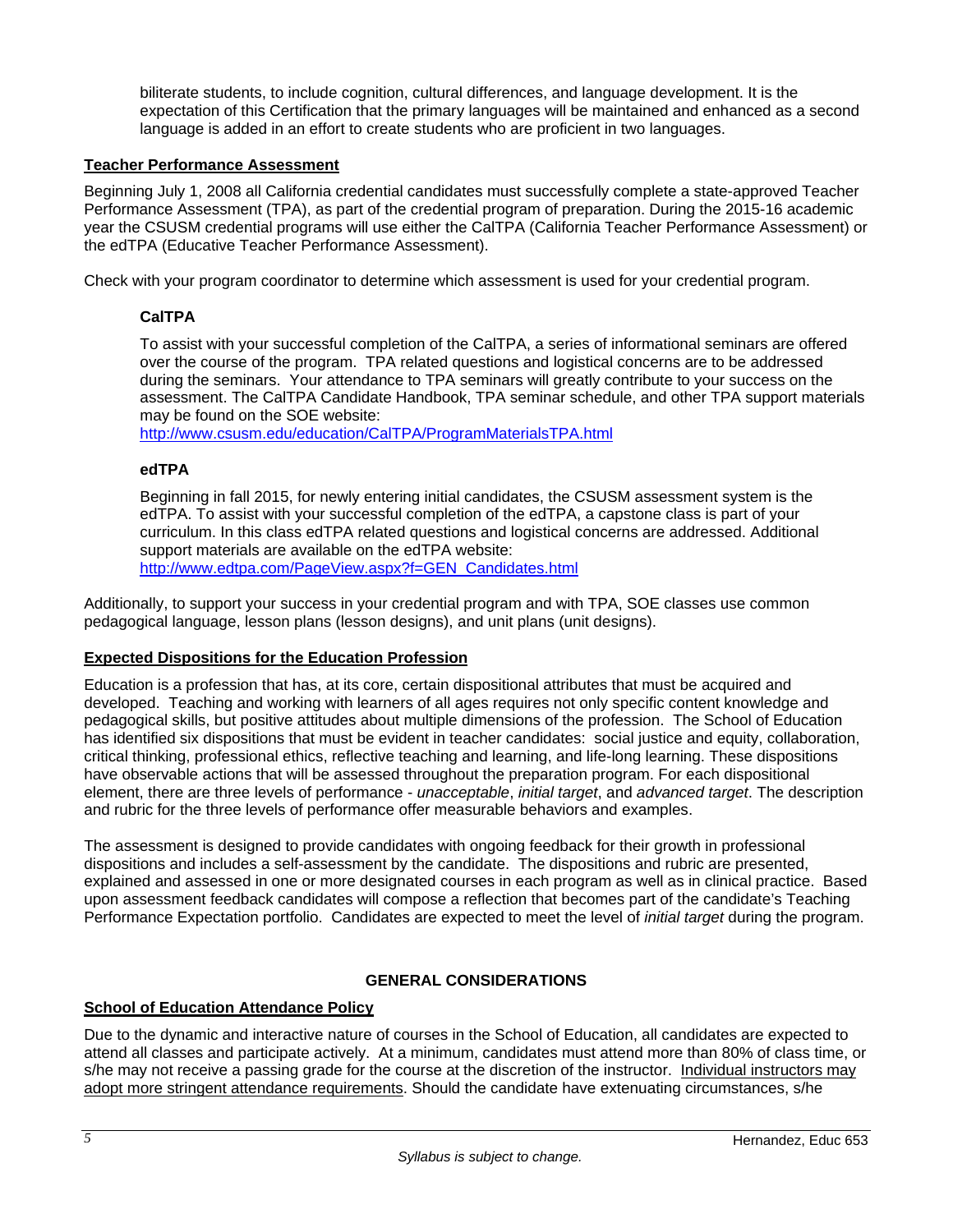should contact the instructor as soon as possible. *(Adopted by the COE Governance Community, December, 1997).*

For this course: Students missing more than one class session cannot earn an A or A-. Students missing more than two class sessions cannot earn a B or B+. Arriving late or leaving early by more than 20 minutes to class counts as an absence, unless you have notified the professor prior to class. Illness and emergencies are considered on a case-bycase basis for absences and tardiness. However, notifying the instructor does not constitute an excuse. All assignments must be turned in on due date even in case of an absence. Unless extraordinary circumstances are made known, this is not negotiable.

## **CSUSM Academic Honesty Policy**

Students will be expected to adhere to standards of academic honesty and integrity, as outlined in the Student Academic Honesty Policy. All assignments must be original work, clear and error-free. All ideas/material that are borrowed from other sources must have appropriate references to the original sources. Any quoted material should give credit to the source and be punctuated accordingly.

Academic Honesty and Integrity: Students are responsible for honest completion and representation of their work. Your course catalog details the ethical standards and penalties for infractions. There will be zero tolerance for infractions. If you believe there has been an infraction by someone in the class, please bring it to the instructor's attention. The instructor reserves the right to discipline any student for academic dishonesty, in accordance with the general rules and regulations of the university. Disciplinary action may include the lowering of grades and/or the assignment of a failing grade for an exam, assignment, or the class as a whole.

Incidents of Academic Dishonesty will be reported to the Dean of Students. Sanctions at the University level may include suspension or expulsion from the University. Refer to the full Academic Honesty Policy at:

http://www.csusm.edu/policies/active/documents/Academic\_Honesty\_Policy.html

For this class: All written work and oral presentation assignments must be original work. All ideas/materials that are borrowed from other sources must have appropriate references to the original sources. Any quoted material should give credit to the source and be punctuated with quotation marks.

## **Plagiarism**

As an educator, it is expected that each candidate will do his/her own work, and contribute equally to group projects and processes. Plagiarism or cheating is unacceptable under any circumstances. If you are in doubt about whether your work is paraphrased or plagiarized see the Plagiarism Prevention for Students website http://library.csusm.edu/plagiarism/index.html. If there are questions about academic honesty, please consult the University catalog.

## **Students with Disabilities Requiring Reasonable Accommodations**

Candidates with disabilities who require reasonable accommodations must be approved for services by providing appropriate and recent documentation to the Office of Disabled Student Services (DSS). This office is located in Craven Hall 4300, and can be contacted by phone at (760) 750-4905, or TTY (760) 750-4909. Candidates authorized by DSS to receive reasonable accommodations should meet with their instructor during office hours or, in order to ensure confidentiality, in a more private setting.

#### **All University Writing Requirement**

Writing requirements for this class will be met as described in the assignments. Every 3-unit course at the university, including this one, must have a writing requirement of at least 2500 words.

## **Course Format**

This course format is offered in a traditional face-to-face instruction following a 16-week cycle.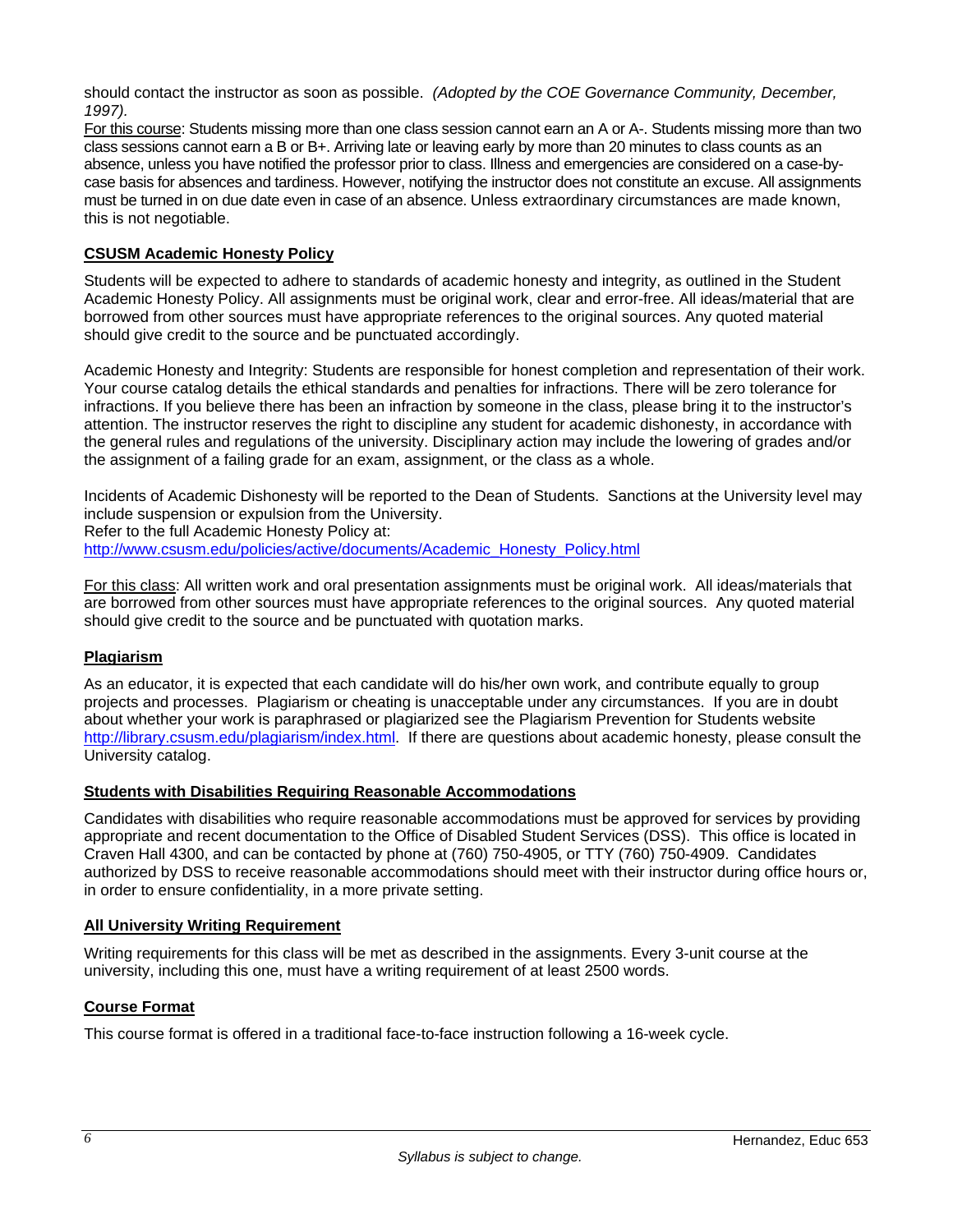## **Electronic Communication Protocol**

Electronic correspondence is a part of your professional interactions. If you need to contact the instructor, e-mail is often the easiest way to do so. It is my intention to respond to all received e-mails in a timely manner. Please be reminded that e-mail and on-line discussions are a very specific form of communication, with their own nuances and etiquette. For instance, electronic messages sent in all upper case (or lower case) letters, major typos, or slang, often communicate more than the sender originally intended. With that said, please be mindful of all e-mail and on-line discussion messages you send to your colleagues, to faculty members in the School of Education, or to persons within the greater educational community. All electronic messages should be crafted with professionalism and care.

Things to consider:

- Would I say in person what this electronic message specifically says?
- How could this message be misconstrued?
- Does this message represent my highest self?
- Am I sending this electronic message to avoid a face-to-face conversation?

In addition, if there is ever a concern with an electronic message sent to you, please talk with the author in person in order to correct any confusion.

## **COURSE REQUIREMENTS AND GRADED COURSE COMPONENTS**

Teacher education is a professional preparation program. It is expected that students will come to class prepared to discuss the readings, submit required assignments, and participate in class activities. Students are expected to adhere to academic honesty and integrity, standards of dependability, confidentiality and writing achievement. Because it is important for teachers to be able to effectively communicate their ideas to students, parents, colleagues, and administrators, writing that is original, clear and error-free is a priority for the School of Education. It is expected that work will be turned in on time. Note: Professor reserves the right to change, add to, or delete any material or assignment from the course*.* 

#### **Course Assignments – Asignaturas para el curso**

| $\bullet$ | Asistencia, participación, KOSKO, y disposición profesional (discreción del instructor) | 15 puntos        |
|-----------|-----------------------------------------------------------------------------------------|------------------|
| $\bullet$ | 4 Reflexiones de lectura (5 puntos cada una)                                            | 20 puntos        |
| $\bullet$ | Análisis de un estudio sobre la educación bilingüe                                      | 10 puntos        |
| $\bullet$ | Huella de la comunidad                                                                  | 15 puntos        |
| $\bullet$ | Entrevista de padre                                                                     | 15 puntos        |
| $\bullet$ | Lección en español (borrador y copia final)                                             | 15 puntos        |
|           | Historia de tus idiomas                                                                 | 10 puntos        |
|           |                                                                                         | total 100 puntos |

#### **Grading Standards and Policy on Late/Missed Work**

All students are expected to participate in class activities and demonstrate reflective learning. It is important that students are well prepared for course sessions by completing the readings and assignments scheduled before the class meeting. Assignments should be typed and double-spaced. Students who wish to revise an assignment must negotiate the requirements of the revision with the instructor. It is expected that work will be turned in on time. Please discuss individual issues with the instructor. **Points will be deducted if assignments are submitted late (10% penalty per day late; no credit will be awarded if the assignment is one week late).** A minimum of a C+ is required to pass this course.

| $95 - 100$ A                         | $90 - 94$ A- |
|--------------------------------------|--------------|
| 87 - 89 B+                           | $83 - 86 B$  |
| $80 - 82$ B- (minimal passing grade) | $77 - 79$ C+ |
| $73 - 76$ C                          | $70 - 72$ C- |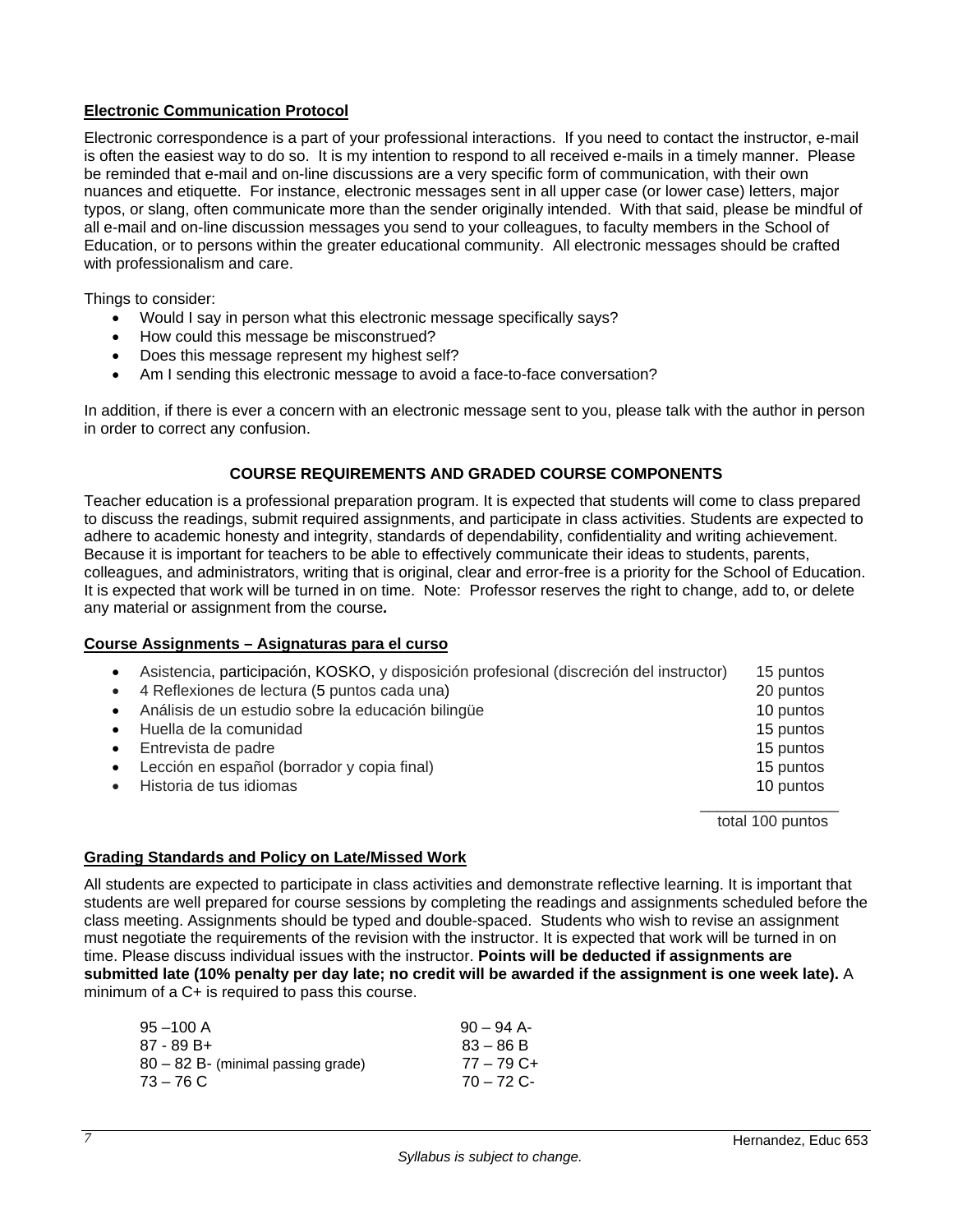This course is a graduate level course; therefore the minimal passing grade is a B-.

## **DESCRIPTION OF ASSIGNMENTS | DESCRIPCIÓN DE ASIGNATURAS**

Las sesiones de clase se publicarán semanalmente en la página red del curso EDUC 653 (Cursos Cougar).

## **Attendance, Professional Disposition, Class Participation & KOSKO**

Asistencia, disposición profesional y participación en clase 15 puntos 15 puntos

La expectativa es que van a asistir a todas las sesiones de clase preparados para participar activamente en las actividades, grupos, intercambio de ideas, diversos puntos de vista y temas relacionados con las lecturas asignadas. Por favor, consulte las directrices de la Póliza de Asistencia de la Escuela de Educación | **School of Education Attendance Policy** y los requisitos de asistencia para este curso.

Los maestros acreditados son evaluados en "sus funciones y responsabilidades" por sus administradores. La puntualidad, la asistencia, la colaboración con los colegas y la profesionalidad son elementos de la evaluación. Su disposición profesional está relacionada con la forma en que se comporta en clase y el respeto mutuo. Por favor, comunique cualquier asunto de asistencia o de la disposición personal directamente con el instructor. También, mantenga un registro de su asistencia y asignaturas este semestre.

Dispositions and Disposition Rubric for the School of Education, CSUSM is located at http://www.csusm.edu/education/ClinicalPractice/HandbookSS.html

## **KOSKO Project/Proyecto iEARN/Orillas (Global Learning Networks)**

Parte de la participación de la clase Estándar 5 – Cultura **KOSKO - Knowing Our Students, Knowing Ourselves: Exchange for Future Teachers** 

Este proyecto tomará efecto con otras universidades en Latinoamérica. El proyecto todavía no se ha decidido entre los directores internacionales. Daré más información en clase acerca de este proyecto y la comunicación o actividades entre los docentes en otros países. Pending further notice on requirements.

iEARN (International Education and Resource Network) es una red global que apoya a más de 50,000 maestros y 2 millones de jóvenes en más de 140 países para colaborar a través de proyectos. Desde 1988, iEARN ha sido pionera en el uso de tecnologías interactivas para que los estudiantes puedan participar en proyectos educativos con colegas en otras partes del mundo.

iEARN es:

- un ambiente seguro y estructurado en el cual los estudiantes pueden comunicarse
- una comunidad de maestros, profesores y alumnos
- una plataforma para escribir y leer con un propósito
- una comunidad inclusiva y culturalmente diversa

## **Four Reading Reflections**

Cuatro reflexiones de lectura (5 puntos cada una) 20 puntos

Las reflexiones sobre sus lecturas se deben entregar en las fechas indicadas en el esquema del curso. Envíen copias electrónicas de los cuatro analices de lectura en nuestro Curso Cougar. Las reflexiones deben incluir:

Una reflexión de las lecturas (no un resumen – ya el profesor y tus colegas han leído el texto), incluye las conexiones que se pueden hacer entre las ideas que presenta el texto y la enseñanza de los estudiantes, con ejemplos específicos de tus experiencias durante las observaciones o práctica clínica en las escuelas, tutorías u otras experiencias personales en diversos entornos. Conecta la lectura con ejemplos (evidencia del texto). Cita el texto o autor en sus escrituras. Piensa en los conceptos principales y tus entendimientos del texto.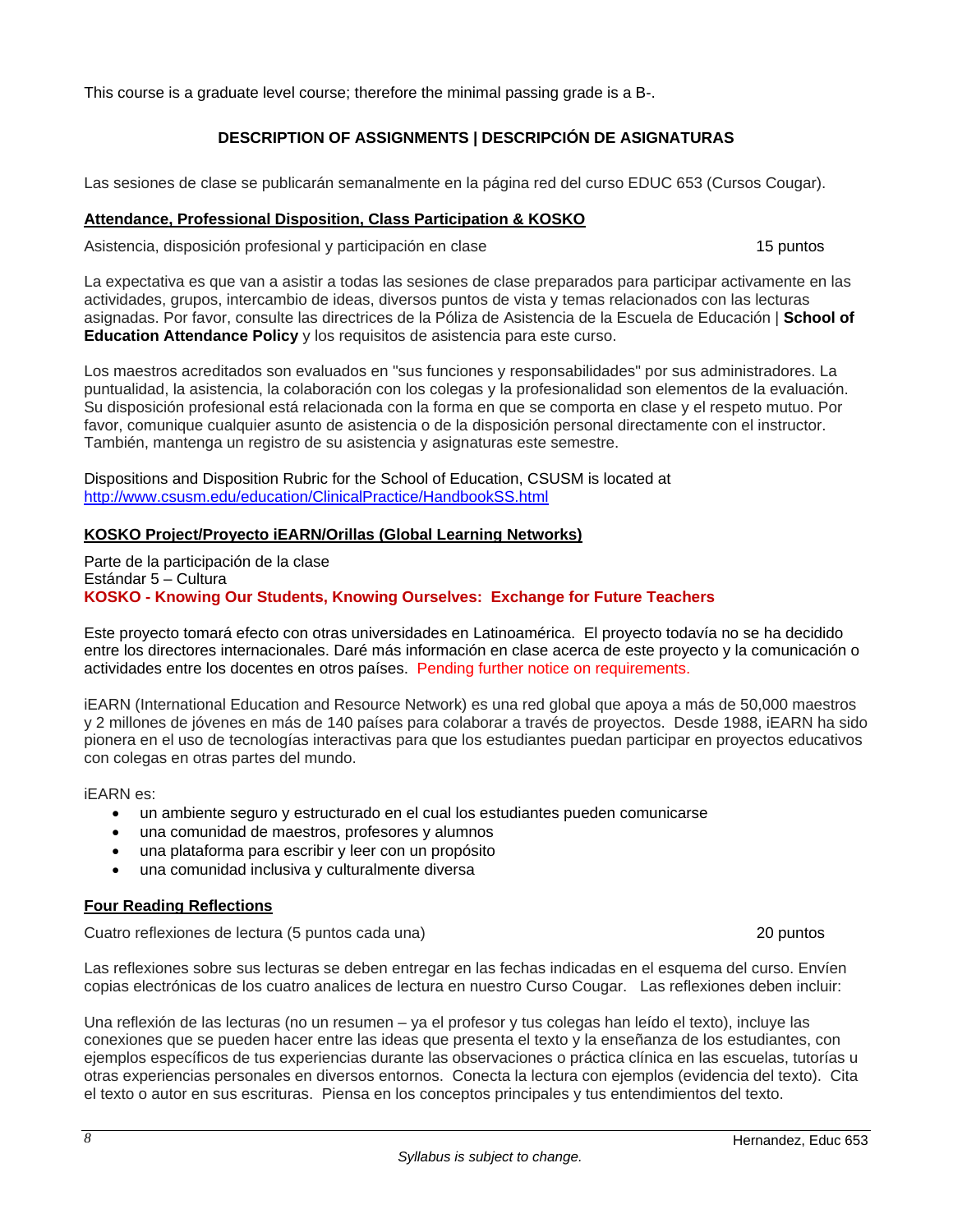- ¿Cuáles son los métodos o estrategias que te gustaría poner en práctica? ¿Por qué?
- ¿Qué nuevas ideas surgen de las lecturas? Explica.
- ¿Cuál es la importancia de los conceptos para un maestro/a o sus estudiantes? ¿Por qué?
- ¿Cuál es el motivo que el autor del texto presenta estas ideas? ¿Por qué?

Las reflexiones de lectura serán calificadas de acuerdo con la amplitud de la escritura, el análisis de las ideas, la comprensión de los temas, las conexiones de las lecturas con las experiencias de los candidatos, y con aspectos a la instrucción de los estudiantes que aprenden inglés como segunda lengua (English Learners / aprendices de inglés).

| Reading Reflection - Rubric Score ________<br>$(5$ pts.) |                                                                                                                                                                                                                                                                                                                       |                                                                                                                                                                                                                                                                                                                    |                                                                                                                                                                                                                                                          |
|----------------------------------------------------------|-----------------------------------------------------------------------------------------------------------------------------------------------------------------------------------------------------------------------------------------------------------------------------------------------------------------------|--------------------------------------------------------------------------------------------------------------------------------------------------------------------------------------------------------------------------------------------------------------------------------------------------------------------|----------------------------------------------------------------------------------------------------------------------------------------------------------------------------------------------------------------------------------------------------------|
| <b>Criteria</b>                                          | <b>Credit Range</b><br>Minimal or None 0-1 pts.                                                                                                                                                                                                                                                                       | <b>Credit Range</b><br>Approaching, 2-3pts.                                                                                                                                                                                                                                                                        | <b>Credit Range</b><br>Meets 4-5 pts.                                                                                                                                                                                                                    |
| <b>Comprehensiveness</b>                                 | Response lacked reference to<br>the required readings.                                                                                                                                                                                                                                                                | Response referenced some of<br>the required readings.                                                                                                                                                                                                                                                              | Response referenced all<br>required readings.                                                                                                                                                                                                            |
| <b>Analysis</b>                                          | Response lacked an analysis of<br>the readings.                                                                                                                                                                                                                                                                       | Response included a partial<br>analysis - of only one aspect<br>and/or partial article / chapter of<br>the assigned readings.                                                                                                                                                                                      | Response included an analysis<br>of each aspect and/or each<br>article/chapter of the assigned<br>readings.                                                                                                                                              |
| Insightful<br><b>Connections</b>                         | No connections were made<br>between the topic(s) and the<br>candidate's experiences with<br>English learners.                                                                                                                                                                                                         | A connection was made<br>between the topic(s) and the<br>student's experiences with<br>English learners that did not<br>demonstrate understanding of<br>the application of the reading<br>topic(s) to practice.                                                                                                    | Connections were made<br>between the topic(s) and the<br>student's experiences with<br>English learners -<br>demonstrating application to<br>practice.                                                                                                   |
| <b>Conventions</b>                                       | Paper written with various<br>errors in Spanish. Writing<br>distracted the reader's<br>comprehension. Candidate<br>followed none/limited directions<br>on how to structure and submit<br>reading reflection. Candidate<br>demonstrated none/limited<br>engagement & participation in<br>group discussions in Spanish. | Paper written with some errors<br>in Spanish. However, writing<br>does not distract the reader's<br>comprehension. Candidate<br>followed some directions on<br>how to structure and submit<br>reading reflection. Candidate<br>demonstrated some<br>engagement & participation in<br>group discussions in Spanish. | Paper well written with minimal<br>errors in Spanish. Candidate<br>has followed all directions on<br>how to structure and submit<br>reading reflection. Candidate<br>demonstrated full engagement<br>& participation in group<br>discussions in Spanish. |

## **Bilingual / Multilingual Research Review**

Análisis de un estudio sobre la educación bilingüe / multilingüe 10 puntos

Esta tarea debe ser cumplida en parejas. Para esta tarea, cada pareja buscará y seleccionará un artículo de investigación publicado en los últimos 5 años en la educación bilingüe o multilingüe.

Van a leer el artículo y proporcionarán un resumen / análisis de la investigación incluyendo como se relaciona la investigación a los programas de enseñanza bilingüe / multilingüe. El resumen incluirá 2-3 páginas escritas con una bibliografía. La puntuación incluye el resumen con la bibliografía y su presentación.

Por ejemplo, si leen un artículo sobre los resultados de algún programa bilingüe, entonces van dar ejemplos de cómo estos resultados pueden informar a las escuelas que tienen estos tipos de programas bilingüe/multilingües. Traten de conectar las ideas de la investigación a los tipos de programas que tenemos en CA o en los EE.UU. ¿Qué nuevas ideas surgen de estos resultados para mejorar los programas en nuestra área, CA o EE.UU.?

Las parejas presentarán una plática corta en clase de 15 minutos sobre su artículo de investigación y las conexiones con las escuelas. Las presentaciones tomarán efecto durante el transcurso del semestre. Tendremos una lista para apuntar las presentaciones de los grupos. Así todos pueden aprender de recientes investigaciones sobre la educación bilingüe/multilingüe y como aplicar los resultados para mejorar nuestros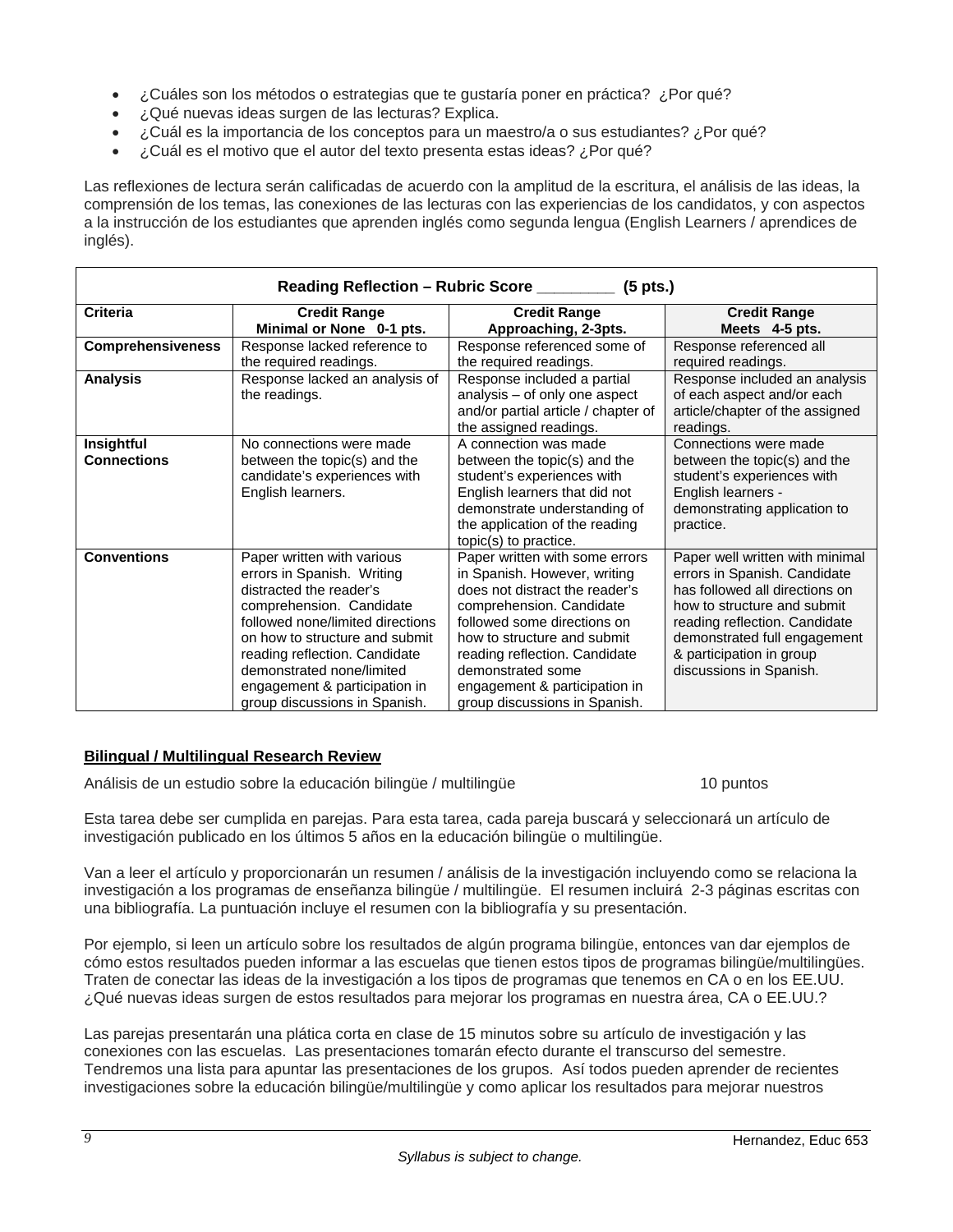programas. Queremos programas bilingües/multilingües que tengan éxito para todos los niños/jóvenes en cuanto la enseñanza académica y la adquisición de lenguas.

Después de cada presentación, sus compañeros brindarán retroalimentación verbal. La profesora ofrecerá sus comentarios. Entregarán su papel y el artículo de la investigación al Curso Cougar para recibir su puntuación.

Consulten la página red de la American Psychological Association (APA) para aprender la forma correcta de escribir un manuscrito universitario con referencias y citas apropiadas para eliminar posibilidades de plagia. Vayan a http://www.apastyle.org/elecsource.html.

|                                                                              | Bilingual / Multilingual Research Review - Rubric Score ______<br>$(10 \text{ pts.})$                                                                                                                                             |                                                                                                                                                                                                                   |                                                                                                                                                                                   |  |
|------------------------------------------------------------------------------|-----------------------------------------------------------------------------------------------------------------------------------------------------------------------------------------------------------------------------------|-------------------------------------------------------------------------------------------------------------------------------------------------------------------------------------------------------------------|-----------------------------------------------------------------------------------------------------------------------------------------------------------------------------------|--|
| Criteria                                                                     | <b>Credit Range</b><br>Minimal or None 0-5 pts.                                                                                                                                                                                   | <b>Credit Range</b><br>Approaching, 6-7pts.                                                                                                                                                                       | <b>Credit Range</b><br>Meets 8-10 pts.                                                                                                                                            |  |
| <b>Summary</b>                                                               | Review did not include a<br>summary of the research article.<br>APA formatting was not used.<br>Fair presentation in Spanish.                                                                                                     | Review included a partial<br>summary of the research - reader<br>could not fully understand the<br>findings. APA formatting was<br>partially used. Good presentation<br>in Spanish.                               | Review included a full summary of<br>the research – the reader can fully<br>understand the findings. APA<br>format used through the review.<br>Excellent presentation in Spanish. |  |
| <b>Analysis</b>                                                              | Review did not include an<br>analysis of the research article.                                                                                                                                                                    | Review included a partial analysis<br>of the investigation – the student<br>provided a surface analysis of the<br>significance of the research that<br>did not show his/her full<br>understanding of the research | Review included a full analysis of<br>the investigation $-$ the student<br>provided an in-depth analysis of<br>the significance of the research.                                  |  |
| <b>Application of</b><br>Research to a<br><b>Bilingual</b><br><b>Setting</b> | Review did not include an<br>Review included a partial<br>application of the research to a<br>application of the research to a<br>bilingual teaching setting.<br>bilingual teaching setting - one<br>partially developed example. |                                                                                                                                                                                                                   | Review included a comprehensive<br>application of the research to a<br>bilingual teaching setting with<br>several well-developed examples.                                        |  |
| <b>Conventions</b>                                                           | Paper written with various<br>errors in Spanish. Writing<br>distracted the reader's<br>comprehension. Candidate<br>followed none/limited directions<br>on how to structure and submit<br>summary & analysis.                      | Paper written with some errors in<br>Spanish. However, writing does<br>not distract the reader's<br>comprehension. Candidate<br>followed some directions on how<br>to structure and submit summary<br>& analysis. | Paper well written with minimal<br>errors in Spanish. Candidate has<br>followed all directions on how to<br>structure and submit summary &<br>analysis.                           |  |

## **Community Footprint**

(Course signature assignment – must be also uploaded to TaskStream) Huella de la comunidad 15 puntos

Los candidatos investigarán el programa bilingüe ofrecido en la escuela donde llevarán a cabo su práctica clínica o enseñanza como parte de la asignación – "Huella de la comunidad." Si usted ya sabe su colocación en un ambiente bilingüe para su práctica, entonces esa será la escuela y la comunidad que examinará. Sin embargo, si usted todavía no sabe su ubicación para la práctica, entonces, seleccione una escuela comunitaria para esta asignatura que ofrezca un programa bilingüe para los estudiantes/aprendices de inglés (English Learners). Consulte con el profesor antes de comenzar la investigación. Si usted y otro compañero están haciendo su práctica clínica en la misma escuela, entonces es posible trabajar juntos en esta tarea – si desean.

Planeen visitar el lugar para recopilar datos e información de fuentes que se pueden incluir como: entrevistas, observaciones, documentos, página web, folletos sobre el programa, vídeo / fotografías de la escuela y / o salones de clases, etc. Con esta información los candidatos deberán presentar a los miembros de la clase una buena imagen de la escuela, el programa bilingüe y la comunidad. Esta presentación (escrita y oral) tiene objetivos múltiples: 1) para presentar la información sobre nuestras comunidades escolares y sus programas bilingües, y 2) para introducir al candidato al proceso y el valor de la etnografía y / o la investigación-acción.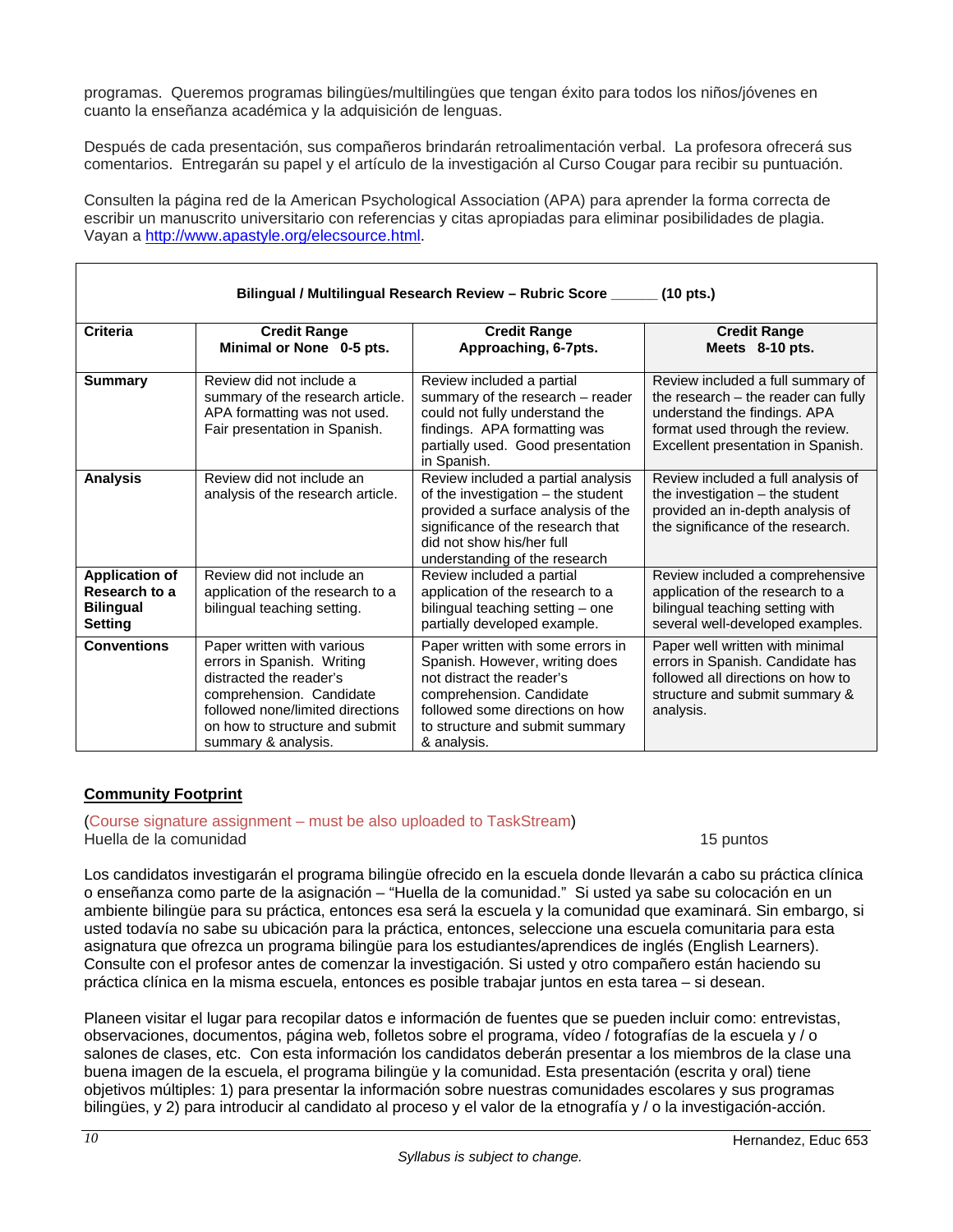Las presentaciones incluirán:

- 1) las características y componentes del programa bilingüe, al igual que los éxitos y limitaciones del programa,
- 2) los hallazgos basados en la investigación realizada y la comparación de los distintos modelos de programas de educación bilingüe,
- 3) la información de la comunidad que rodea la escuela y sus recursos,
- 4) la presentación de su investigación (es decir… el tipo de programa, los logros de los estudiantes, la alfabetización bilingüe, la participación de los padres, cualificaciones de los maestros, los materiales, los recursos, la ubicación, etc.).

Los candidatos presentarán la eficacia de los modelos de programas basados en las lecturas e investigaciones discutidas hasta ahora en el curso. Los candidatos aplicarán los conocimientos adquiridos durante el curso que son relacionados con los programas que se ofrecen en su práctica clínica / escuelas. Presentarán este análisis y la información de su programa, la escuela y la comunidad en una presentación oral de 15 minutos (en español) durante las sesiones designadas.

Los candidatos serán evaluados por su capacidad del lenguaje español y el contenido de la información. Se usará la rúbrica y la Tabla Resumen: ILR y ACTFL Escalas de dominio del idioma | Summary Table: ILR & ACTFL Scales of Language Proficiency para la evaluación. Más descripciones / detalles y ejemplos serán proporcionados en la clase. **Esta asignatura deberá ser entregada al Curso Cougar y al portafolio de TaskStream**.

|                                                  | Community Footprint - Rubric Score ______ (15 pts.)                                                                                                                                                                         |                                                                                                                                                                                                                                                                           |                                                                                                                                                                                                                                                           |  |
|--------------------------------------------------|-----------------------------------------------------------------------------------------------------------------------------------------------------------------------------------------------------------------------------|---------------------------------------------------------------------------------------------------------------------------------------------------------------------------------------------------------------------------------------------------------------------------|-----------------------------------------------------------------------------------------------------------------------------------------------------------------------------------------------------------------------------------------------------------|--|
| <b>Criteria</b>                                  | <b>Credit Range</b><br><b>Credit Range</b><br>Minimal or None 0-8 pts.<br>Approaching, 9-11pts.                                                                                                                             |                                                                                                                                                                                                                                                                           | <b>Credit Range</b><br>Meets 12-15 pts.                                                                                                                                                                                                                   |  |
| Investigation                                    | Investigation had a limited<br>overview of the school, bilingual<br>program and/or community.<br>The reader found various gaps<br>in the findings .Fair presentation<br>in Spanish, not all visuals &<br>evidence included. | Investigation included a partial<br>overview of the school, bilingual<br>program and community. The<br>reader found gaps in the findings.<br>Good presentation in Spanish<br>included some visuals and some<br>evidence from investigation.                               | Investigation included a<br>cohesive overview of the school,<br>bilingual program and<br>community. The reader can fully<br>understand the findings.<br>Excellent presentation in<br>Spanish included various visuals<br>and evidence from investigation. |  |
| Analysis &<br>application to<br>course learnings | Investigation did not include an<br>analysis of the findings.<br>Evidence weak and lack of<br>connections to the course<br>learnings on bilingual education.                                                                | Investigation included a partial<br>analysis of the findings – the<br>student provided a surface<br>analysis of the program, school<br>and community. Students<br>mentioned some connections to<br>information learned in our course<br>pertaining to bilingual programs. | Investigation included a full<br>analysis of the findings - the<br>student provided an in-depth<br>analysis of the program, school<br>and community, including<br>relevant information learned in<br>our course pertaining to bilingual<br>programs.      |  |
| <b>Conventions</b>                               | Paper or PowerPoint written<br>with various errors in Spanish.<br>Writing distracted the reader's<br>comprehension. Candidate<br>followed none/limited directions<br>on how to structure and submit<br>this investigation.  | Paper or PowerPoint written with<br>some errors in Spanish. However,<br>writing does not distract the<br>reader's comprehension.<br>Candidate followed some<br>directions on how to structure and<br>submit this investigation.                                           | Paper or PowerPoint well written<br>with minimal errors in Spanish.<br>Candidate has followed all<br>directions on how to structure<br>and submit this investigation.                                                                                     |  |

## **Parent / Guardian Interview Assignment**

Entrevista de Padres / Guardián **15 puntos** 

Para esta tarea se entrevistará a un padre o tutor de un estudiante que sea aprendiz de inglés (English Learner), viene de un país/cultura diferente y ha tenido que aprender el sistema escolar para matricular a su(s) hijo(s) en los EE.UU. Las preguntas pueden ser modificadas para adaptarlas al entrevistado. Acuérdense de usar el término de "usted" cuando hablen con un adulto. Por favor, asegúrese de escribir cada frase claramente ya que van a transcribir las palabras exactas cuando citen a los padres. Si deciden entrevistar a uno de sus propios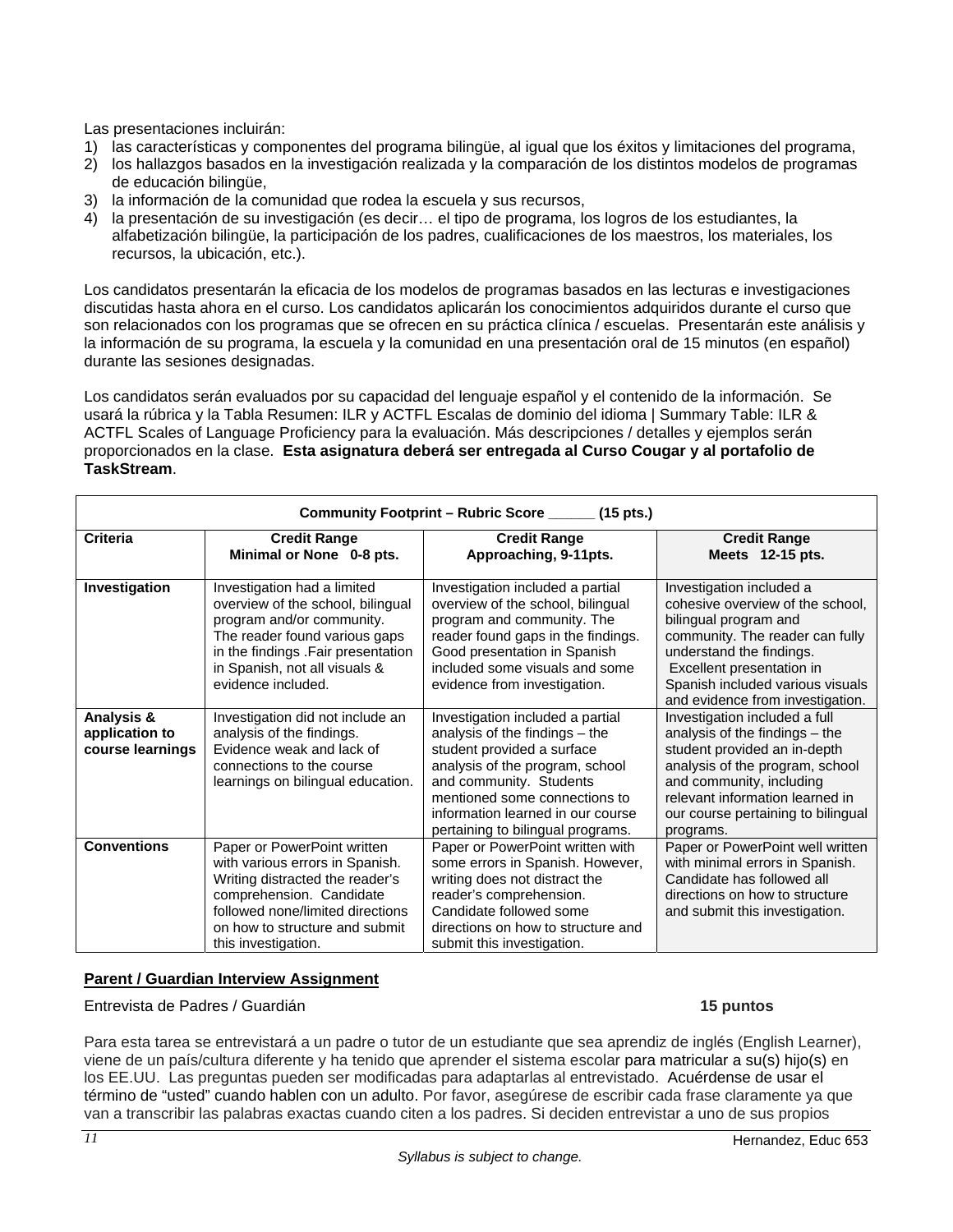familiares, se pueden agregar preguntas para satisfacer el objetivo de esta asignatura.

Ejemplo de preguntas para orientar el diálogo:

- **Parte 1** Preguntas acerca de la persona y su experiencia en los EE.UU:
	- 1. ¿Cuál es su nombre? Ustedes no van a utilizar el nombre verdadero de la persona. Utilicen un seudónimo.
	- 2. ¿De dónde es usted?
	- 3. ¿Qué idiomas habla?
	- 4. ¿Qué edad tenía cuando llegó por primera vez a los EE.UU.?
	- 5. ¿Cuál fue la razón por la cual usted vino a los Estados Unidos?
	- 6. ¿Qué dificultades se le enfrentaron cuando llegó a este país?
	- 7. ¿Qué es lo que más extraña de su lugar de origen?
	- 8. ¿Qué es lo que más le gusta de este país?
	- 9. ¿Cuántos años de escuela pudo completar en su país? Esta pregunta puede ser difícil por su sensibilidad – pueden omitirla.

Favor de **NO** preguntar si esta persona o su familia está en los EE.UU. legalmente.

**Parte 2** – Preguntas acerca de la experiencia en las escuelas americanas.

- 1. ¿Ha encontrado alguna diferencia entre el sistema escolar en su país y el sistema de la escuela aquí? ¿Qué diferencias ha encontrado?
- 2. ¿Cómo le informaron acerca de los programas escolares en la escuela? ¿Pudo usted escoger el programa escolar apropiado para su hijo/a? Explique.
- 3. ¿Cómo lo tratan cuando van a la escuela o a la oficina par algún servicio escolar? ¿Hay personas que hablan su idioma nativo para comunicarse con usted?
- 4. ¿Usted participa en algunas actividades escolares? Ejemplos: voluntario en las clases, ir a excursiones escolares, participar en las conferencias, programas educativos, noches escolares, clases para padres, etc.
- 5. ¿Usted participa en algunos concilios escolares o del distrito donde puede dar su opinión? Explique.
- 6. ¿Ha asistido a alguna vez a un junta de la Mesa Directiva del Distrito Escolar | School Board Meeting?
- 7. ¿Qué hace cuando tiene preguntas sobre la instrucción, tareas, o papeles que mandan a la casa? ¿Cómo se comunica? ¿Mandan información de la escuela en su idioma nativo?
- 8. ¿Quién y cómo le informan acerca de los eventos escolares?
- 9. ¿Cuáles son las diferencias o semejanzas entre los maestros y directores en su país a los de aquí?

## **Parte 3** – la reflexión

- 1. Si pudiera cambiar algo en su vida ¿qué sería?
- 2. ¿Qué le gusta de la escuela de su hijo/a?
- 3. ¿Qué opina sobre la educación bilingüe?
- 4. ¿Qué consejo le daría a sus hijos ahora?
- 5. ¿Qué consejos tiene para otros padres de familia?
- 6. ¿Qué consejo tiene para mí como futuro maestro/a?

Una vez que hayan terminado la entrevista repasen sus notas. Analicen sus experiencias y la del entrevistado durante la entrevista y luego hagan un resumen. Asegúrense de que ustedes citen exactamente las palabras del padre/madre o tutor y no traten de inferir cosas que no se han dicho. Al escribir sus ensayos, asegúrense de proporcionar una introducción indicando cuándo / dónde / cómo se realizó la entrevista. Introduzcan a la persona para el lector y escriban un ensayo narrativo citando palabras de la persona. Sus ensayos deben fluir de una sección a otra, y no deben ser sólo una lista de preguntas y respuestas. Cuenten la historia de la persona y hagan conexiones de como los datos coincidan con lo que hemos leído o aprendido en clase. Si ustedes tienen alguna pregunta por favor hablen con el profesor antes de hacer la entrevista. Más detalles se proporcionarán en clase.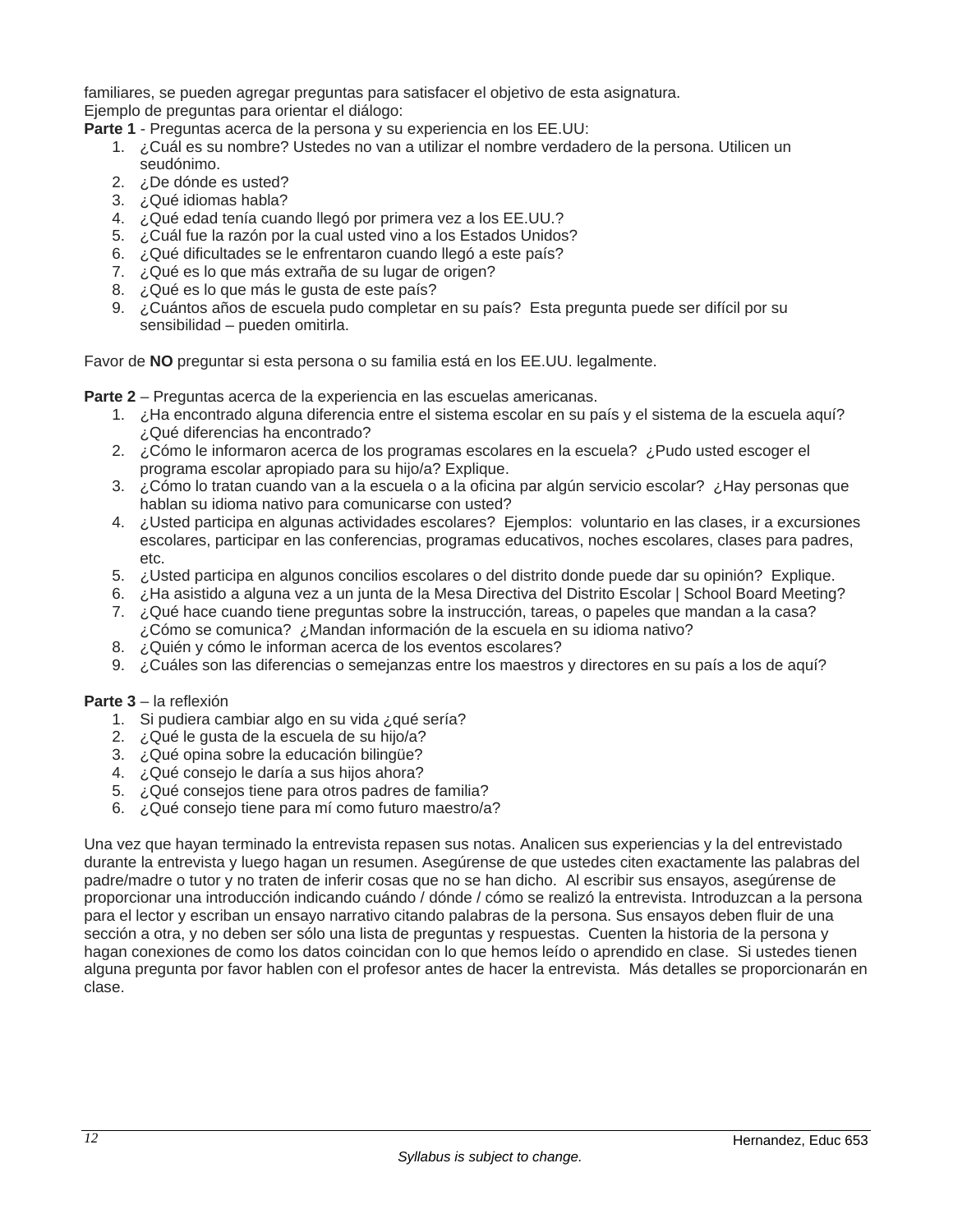| Rubric for Parent Interview- Rubric Score ______ (15 pts.)         |                                                                                                                                                                                                       |                                                                                                                                                                                                               |                                                                                                                                                            |  |
|--------------------------------------------------------------------|-------------------------------------------------------------------------------------------------------------------------------------------------------------------------------------------------------|---------------------------------------------------------------------------------------------------------------------------------------------------------------------------------------------------------------|------------------------------------------------------------------------------------------------------------------------------------------------------------|--|
| Criteria                                                           | <b>Credit Range</b><br>Minimal or None 0-8 pts.                                                                                                                                                       | <b>Credit Range</b><br>Approaching, 9-11pts.                                                                                                                                                                  | <b>Credit Range</b><br>Meets 12-15 pts.                                                                                                                    |  |
| <b>Content</b>                                                     | Candidate cannot clearly narrate<br>the story of the person who was<br>interviewed and lacks evidence or<br>poorly uses direct quotes. Or<br>paper presented in Q/A format,<br>not a narrative.       | Candidate narrates the story<br>of the person who was<br>interviewed and includes few<br>direct quotes as evidence.                                                                                           | Candidate can accurately<br>and precisely narrate the<br>story of the person who was<br>interviewed and include<br>direct quotes to support<br>statements. |  |
| <b>Connection to class</b><br>readings and<br>discussions on topic | Candidate lacks relationship of<br>outcomes of the interview to the<br>material being studied in class.                                                                                               | Candidate partly relates the<br>outcomes of the interview to<br>the material being studied in<br>class.                                                                                                       | Candidate clearly relates the<br>outcomes of the interview to<br>the material being studied in<br>class.                                                   |  |
| <b>Conventions</b>                                                 | Paper written with various errors<br>in Spanish. Writing distracted the<br>reader's comprehension.<br>Candidate followed none/limited<br>directions on how to structure and<br>submit this interview. | Paper written with some<br>errors in Spanish. However,<br>writing does not distract the<br>reader's comprehension.<br>Candidate followed some<br>directions on how to structure<br>and submit this interview. | Paper well written with<br>minimal errors in Spanish.<br>Candidate has followed all<br>directions on how to structure<br>and submit this interview.        |  |

## **Primary Language / Spanish Lesson Plan**

(Course signature assignment – must be also uploaded to TaskStream) Lección en el lenguaje primario / español 15 points 15 points

Usted tendrá que escribir y presentar una lección con un formato específico (SIOP, CALLA, u otro formato aprobado por el profesor). La lección debe incluir claramente las metodologías de alfabetización bilingüe, los métodos de enseñanza para el desarrollo del idioma español y lo que ha aprendido de las lecturas del curso. Su diseño de la lección debe ser apropiado para el lenguaje primario / español y debe centrarse en el desarrollo del lenguaje en las Artes del Lenguaje Español o en un área del currículo que se ensene en español.

La lección debe representar los estándares en Common Core Español. Los objetivos deben incluir las cuatro áreas del lenguaje (escuchar, hablar, leer y escribir). Tu lección incluirá estándares / objetivos para el contenido y el lenguaje, un plan de evaluación y estrategias de enseñanza que se basan al nivel de las competencias de los estudiantes. La lección debe incluir cualquier transferencia de habilidades / recursos lingüísticos que faciliten el desarrollo del lenguaje. Amplia evidencia en la lección debe apoyar la diferenciación de la enseñanza, las estrategias de andamios, y la interacción del estudiante. La lección debe ser rica y emocionante - capaz de incluir a todos los estudiantes diversos, incluyendo a los estudiantes con dificultades de aprendizaje, al igual que estudiantes que son dotados y talentosos. "!Los estudiantes no podrán esperar a volver a la escuela para recibir otra de sus lecciones!"

Tipos de lecciones se presentarán en clase. Cualquier tipo de formato que use el candidato para esta asignatura debe aportar los elementos del Common Core Español. Más información y ejemplos se darán en clase. **Esta asignatura deberá ser entregada al Curso Cougar y al portafolio de TaskStream**.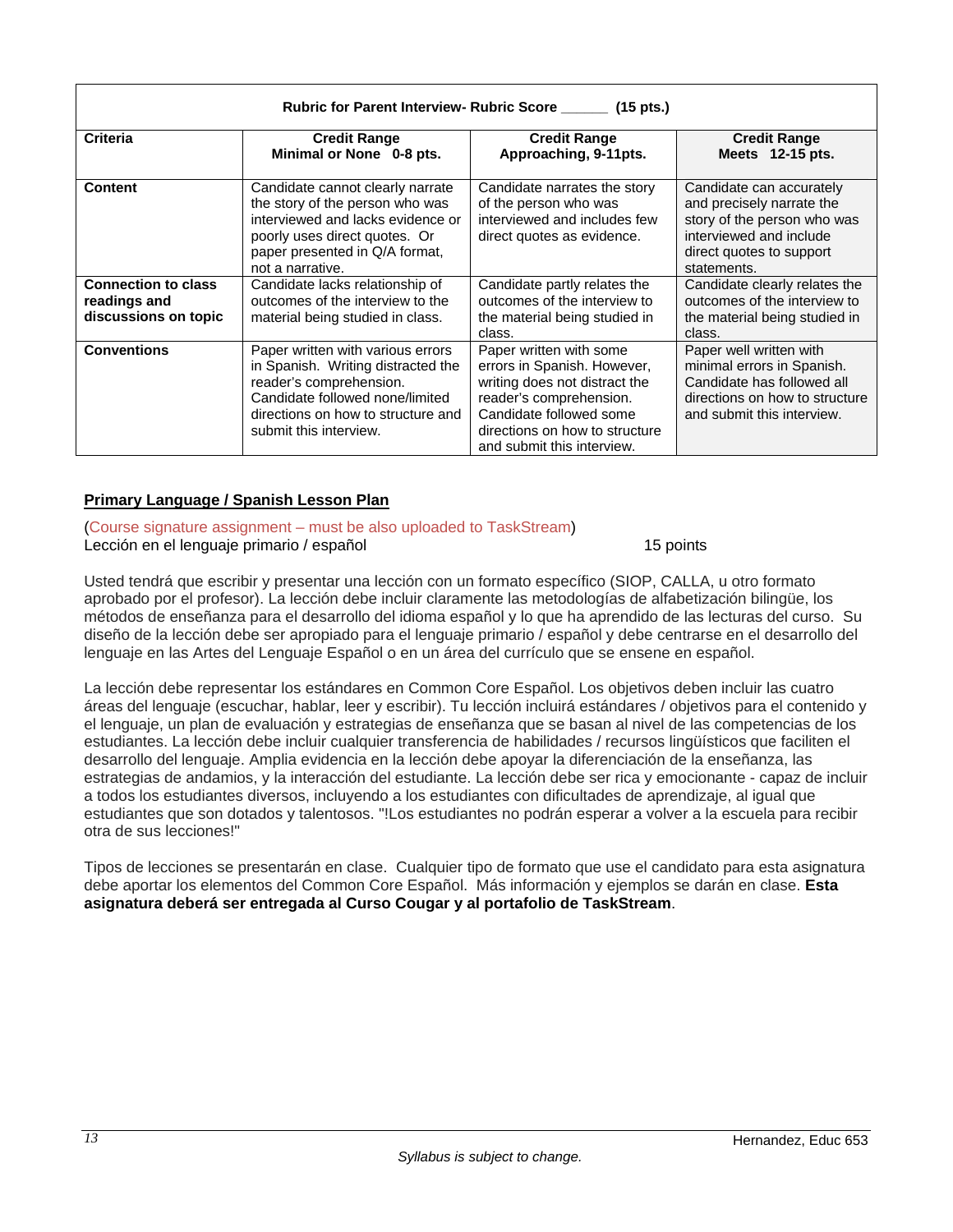|                                                                                                             | Spanish Lesson Plan & Presentation - Rubric Score ______<br>(15 points)                                                                                                                                                                                                                                                                                                                                  |                                                                                                                                                                                                                                                                                                                                                                                      |                                                                                                                                                                                                                                                                                                                                                            |
|-------------------------------------------------------------------------------------------------------------|----------------------------------------------------------------------------------------------------------------------------------------------------------------------------------------------------------------------------------------------------------------------------------------------------------------------------------------------------------------------------------------------------------|--------------------------------------------------------------------------------------------------------------------------------------------------------------------------------------------------------------------------------------------------------------------------------------------------------------------------------------------------------------------------------------|------------------------------------------------------------------------------------------------------------------------------------------------------------------------------------------------------------------------------------------------------------------------------------------------------------------------------------------------------------|
| <b>Criteria</b>                                                                                             | <b>Credit Range</b><br>Minimal or None 0-8 pts.                                                                                                                                                                                                                                                                                                                                                          | <b>Credit Range</b><br>Approaching, 9-11pts.                                                                                                                                                                                                                                                                                                                                         | <b>Credit Range</b><br>Meets 12-15 pts.                                                                                                                                                                                                                                                                                                                    |
| Lesson meets<br>pedagogical<br>theories,<br>principles,<br>and<br>instructional<br>practices in<br>Spanish. | Candidate knows and can apply<br>few of the pedagogical theories,<br>principles, and instructional<br>practices for comprehensive<br>instruction in Spanish and limited<br>alignment to the CCSS. SIOP,<br>CALLA or other format limited or<br>absent in addressing all<br>components in lesson. Lacked<br>objectives that addressed the four<br>domains of listening, speaking,<br>reading and writing. | Candidate knows some<br>pedagogical theories, principles,<br>and instructional practices for<br>comprehensive instruction in<br>Spanish and some alignment to<br>the CCSS. SIOP, CALLA or other<br>format partially / inconsistently<br>addressed all components in<br>lesson. Some objectives<br>addressed the four domains of<br>listening, speaking, reading and<br>writing.      | Candidate knows and can<br>apply pedagogical theories,<br>principles, and instructional<br>practices for comprehensive<br>instruction in Spanish that is<br>aligned to the CCSS. SIOP,<br>CALLA or other format clearly<br>addressed all components in<br>lesson. Objectives addressed<br>the four domains of listening,<br>speaking, reading and writing. |
| Lesson<br>grounded in<br>research-<br>based<br>practices.                                                   | Lesson included limited<br>instructional strategies grounded<br>in research-based practices, and<br>provided equitable outcomes for<br>all students from different<br>linguistic, cultural, and academic<br>backgrounds. Lesson scant or<br>inappropriate in some or all of<br>the following: scaffolding,<br>differentiation, transference of<br>skills, student engagement and<br>interaction.         | Lesson included some<br>instructional strategies grounded<br>in research-based practices, and<br>provided equitable outcomes for<br>all students from different<br>linguistic, cultural, and academic<br>backgrounds. Lesson<br>inconsistency in some or all of<br>the following: scaffolding,<br>differentiation, transference of<br>skills, student engagement and<br>interaction. | Lesson included instructional<br>strategies grounded in research-<br>based practices, and provided<br>equitable outcomes for all<br>students from different linguistic,<br>cultural, and academic<br>backgrounds. Lesson included:<br>scaffolding, differentiation,<br>transference of skills, student<br>engagement and interaction.                      |
| Lesson<br><i>includes</i><br>appropriate<br>assessments                                                     | Candidate lacked assessments<br>aligned to the lesson content and<br>language objectives.                                                                                                                                                                                                                                                                                                                | Candidate included some<br>assessments aligned to the lesson<br>content and language objectives.                                                                                                                                                                                                                                                                                     | Candidate included appropriate<br>assessments aligned to the<br>lesson content and language<br>objectives.                                                                                                                                                                                                                                                 |
| <b>Conventions</b>                                                                                          | Candidate do not follow<br>directions on how to structure and<br>/ or submit lesson plan. Lack of<br>participation in lesson preparation<br>& planning. Lesson written and<br>presented in class with various<br>errors in Spanish that distract the<br>reader's or listener's<br>comprehension.                                                                                                         | Candidate has followed some<br>directions on how to structure<br>and/or submit lesson plan. Partial<br>or full participation in lesson<br>preparation & planning. Lesson<br>written and presented in class with<br>some errors in Spanish. However,<br>errors do not distract the reader's<br>or listener's comprehension.                                                           | Candidate has followed all<br>directions on how to structure<br>and submit lesson plan. Full<br>participation in lesson<br>preparation & planning. Lesson<br>well written and presented in<br>class with minimal errors in<br>Spanish.                                                                                                                     |

## **Language Stories: Examining your own first and second language learning**

La historia de tus idiomas: Examinando tu primera y segunda lengua de aprendizaje 10 puntos

QUOTE: "In order to learn to teach in a society that is increasingly culturally and linguistically diverse, prospective teachers . . . need opportunities to examine much of what is usually unexamined in the tightly braided relationships of language, culture, and power in schools and schooling. This kind of examination inevitably begins with our own histories as human beings and as educators--our own cultural, racial, and linguistic backgrounds and our own experiences as raced, classed, and gendered children, parents, and teachers in the world. It also includes a close look at the tacit assumptions we make about the motivations and behaviors of other children, other parents, and other teachers and about the pedagogies we deem most appropriate for learners who are like us and who are not like us" Cochran-Smith (1993) in *Color blindness and basket making are not the answers: Confronting the dilemmas of race, culture, and language diversity in teacher education.*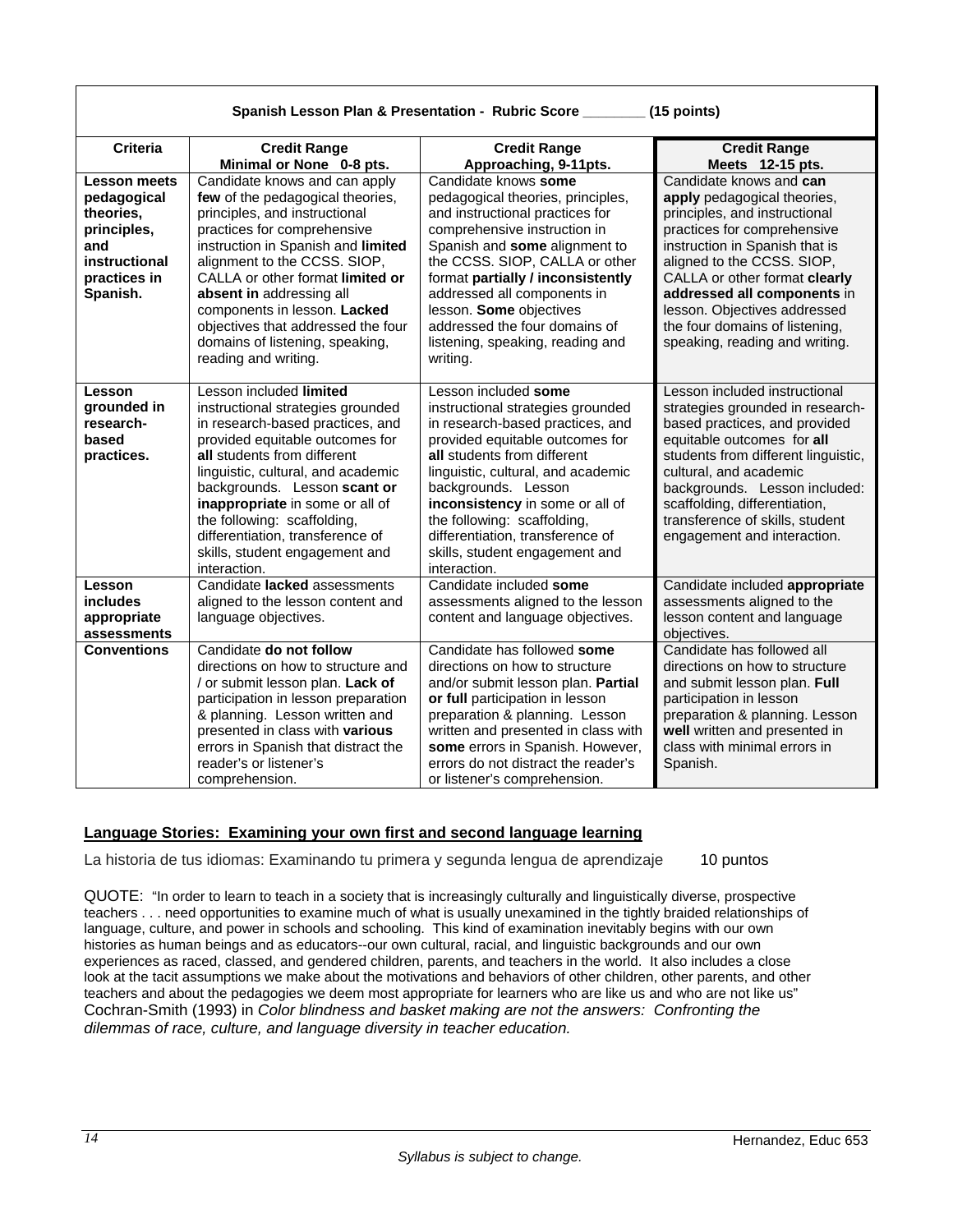Para esta tarea van a escribir un ensayo narrativo sobre el aprendizaje de sus idiomas que describe las experiencias que han marcado su adquisición de lenguajes, al igual que las actitudes y las creencias que ustedes tengan acerca del aprendizaje de idiomas y del uso de cada lengua. Reflexionen sobre sus propias experiencias y la manera que han aprendido sus idiomas y como se ha desarrollado por medio de sus propias circunstancias. Es la intención de esta tarea de explorar acerca de sí mismo su "identidad lingüística" como estudiante, como maestro y como un individuo bilingüe/bicultural. Empezaremos los ensayos el primer día de clase y examinaremos nuestras escrituras en varias ocasiones durante las sesiones de clases. Entregaremos la copia final el último día de clases. Más información y ejemplos se proporcionarán en clase.

- Incluyan ejemplos específicos de eventos o situaciones que expliquen sus puntos de vista.
- Asegúrense de situar sus ejemplos en el contexto de sus creencias de la escolarización y la educación que recibieron durante sus vidas.
- Hagan referencia a las lecturas de la clase y / o las investigaciones que han hecho en otras asignaturas y también pueden incluir discusiones de la clase.
- La información se presentará en clase y cada candidato dispondrá de un máximo de 10 minutos para hacer la presentación. Presentaremos nuestras historias lingüísticas el último día de clases.

|                                                                                                 | Language Stories - Rubric Score _______ (10 pts.)                                                                                                                                                                                                           |                                                                                                                                                                                                                                                                 |                                                                                                                                                                                                                                         |  |
|-------------------------------------------------------------------------------------------------|-------------------------------------------------------------------------------------------------------------------------------------------------------------------------------------------------------------------------------------------------------------|-----------------------------------------------------------------------------------------------------------------------------------------------------------------------------------------------------------------------------------------------------------------|-----------------------------------------------------------------------------------------------------------------------------------------------------------------------------------------------------------------------------------------|--|
| <b>Credit Range</b><br><b>Credit Range</b><br>Minimal or None 0-5 pts.<br>Approaching, 6-7 pts. |                                                                                                                                                                                                                                                             | <b>Credit Range</b><br>Meets 8-10 pts.                                                                                                                                                                                                                          |                                                                                                                                                                                                                                         |  |
| <b>Content of</b><br>writing                                                                    | Autobiography lacks<br>description of the linguistic<br>history of the candidate, may<br>be limited in describing the<br>development of L1 and L2.                                                                                                          | Autobiography is adequate and<br>describes some of the linguistic<br>history of the candidate, including<br>development of L1 and L2<br>throughout some of his/her life.                                                                                        | Autobiography is excellent and<br>clearly describes the linguistic<br>history of the candidate, including<br>development of L1 and L2<br>throughout his/her life.                                                                       |  |
| <b>Context for</b><br>learning                                                                  | Autobiography lacks<br>relationship to schooling,<br>education, and home<br>environment.                                                                                                                                                                    | Autobiography describes<br>relationship to schooling,<br>education, and home<br>environment adequately in some<br>aspects of the narrative.                                                                                                                     | Autobiography clearly describes<br>relationship to schooling, education,<br>and home environment in a cogent<br>manner that is interwoven<br>throughout the narrative.                                                                  |  |
| Evidence of<br>course<br>learnings                                                              | Autobiography lacks<br>connections of readings,<br>research, and discussions in<br>the narrative.                                                                                                                                                           | Autobiography incorporates some<br>connections of readings,<br>research, and discussions in the<br>narrative.                                                                                                                                                   | Autobiography clearly incorporates<br>connections of readings, research,<br>and discussions. Candidate has<br>carefully considered class topics to<br>shape the essence of the narrative<br>and has made references to the<br>readings. |  |
| <b>Conventions</b>                                                                              | Paper written and orally<br>presented in class with<br>various errors in Spanish.<br>Writing distracted the reader's<br>and listener's comprehension.<br>Candidate followed<br>none/limited directions on<br>how to structure and submit<br>this interview. | Paper written and orally<br>presented in class with some<br>errors in Spanish. However,<br>writing does not distract the<br>reader's or listener's<br>comprehension. Candidate<br>followed some directions on how<br>to structure and submit this<br>narrative. | Paper well written and orally<br>presented in class with minimal<br>errors in Spanish. Candidate has<br>followed all directions on how to<br>structure and submit this narrative.                                                       |  |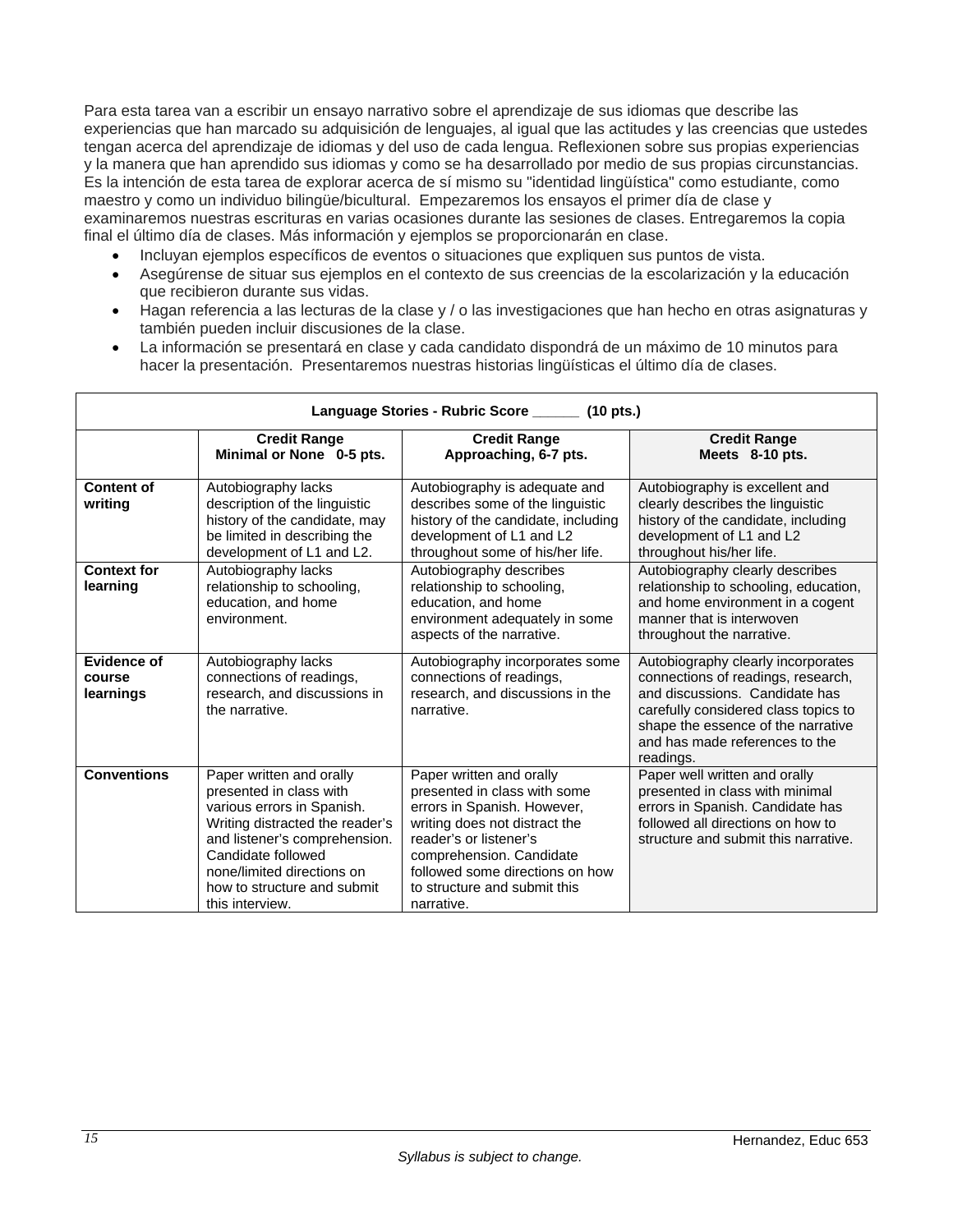This scale will be used to score your oral proficiency in Spanish.

| Language<br><b>Skills</b> | <b>Interagency Language Roundtable</b><br>(ILR) Foreign Service Institute (FSI)                                                                                                                                                                                                                                                                                                                                                                                                                                                                                                                                                                                                                      | American Council for the Teaching of Foreign<br>Language (ACTFL)                                                                                                                                                                                                                                                                                                                                                                                                                                                                                                                                                                                                                                                                                                                                                                                                                             |
|---------------------------|------------------------------------------------------------------------------------------------------------------------------------------------------------------------------------------------------------------------------------------------------------------------------------------------------------------------------------------------------------------------------------------------------------------------------------------------------------------------------------------------------------------------------------------------------------------------------------------------------------------------------------------------------------------------------------------------------|----------------------------------------------------------------------------------------------------------------------------------------------------------------------------------------------------------------------------------------------------------------------------------------------------------------------------------------------------------------------------------------------------------------------------------------------------------------------------------------------------------------------------------------------------------------------------------------------------------------------------------------------------------------------------------------------------------------------------------------------------------------------------------------------------------------------------------------------------------------------------------------------|
|                           | <b>Scale</b><br>Intermediate High (3.5)                                                                                                                                                                                                                                                                                                                                                                                                                                                                                                                                                                                                                                                              | <b>Advanced Low</b>                                                                                                                                                                                                                                                                                                                                                                                                                                                                                                                                                                                                                                                                                                                                                                                                                                                                          |
| Listening                 | Sufficient comprehension to understand.<br>Comprehends most of the content and intent of a<br>variety of forms and styles of speech pertinent to<br>professional needs, as well as general topics and<br>social conversation. Ability to comprehend many<br>sociolinguistic and cultural references. Can<br>follow some unpredictable turns of thought<br>readily in, for example, informal and formal<br>speeches covering editorial, conjectural, and<br>literary material in subject-matter areas directed<br>to the general listener.                                                                                                                                                            | Able to sustain understanding over longer stretches of<br>connected discourse on a number of topics pertaining to<br>different times and places; however, understanding is<br>inconsistent due to failure to grasp main ideas and/or<br>details, while topics do not differ significantly from those of<br>an Advanced level listener, comprehension is less in<br>quantity and poorer in quality.                                                                                                                                                                                                                                                                                                                                                                                                                                                                                           |
| <b>Speaking</b>           | Able to speak the language with sufficient<br>structural accuracy and vocabulary to participate<br>effectively in most formal and informal<br>conversations on practical, social, and<br>professional topics. Can discuss particular<br>interests and special fields of competence with<br>reasonable ease. Has a general vocabulary that<br>is broad enough that he or she rarely has to<br>grope for a word. Has an accent that may be<br>obviously foreign; has a good control of<br>grammar; and whose errors virtually never<br>interfere with understanding and rarely disturb<br>the native speaker. Occasional patterned errors<br>occur in low- frequency and highly complex<br>structures. | Able to handle successfully most uncomplicated<br>communicative tasks and social situations. Can initiate,<br>sustain, and close a general conversation with a number of<br>strategies appropriate to a range of circumstances and<br>topics, but errors are evident. Limited vocabulary still<br>necessitates hesitation and may bring about slightly<br>unexpected circumlocution. There is emerging evidence of<br>connected discourse, particularly for simple narration<br>and/or description. The Intermediate-High speaker can<br>generally be understood even by interlocutors not<br>accustomed to dealing with speakers at this level, but<br>repetition may still be required.                                                                                                                                                                                                    |
| Reading                   | Proficiency includes comprehension of a variety<br>of styles and forms pertinent to professional<br>needs. Readers are able to comprehend many<br>sociolinguistic and cultural references, but may<br>miss some nuances and subtleties. They<br>typically able to read with facility understand and<br>appreciate contemporary expository, technical,<br>or literary texts that do not rely heavily on slang<br>and unusual idioms.                                                                                                                                                                                                                                                                  | Able to read consistently with full understanding simple<br>connected texts dealing with basic personal and social<br>needs about which the reader has personal interest and/or<br>knowledge. Can get some main ideas and information from<br>texts at the next higher level featuring description and<br>narration. Structural complexity may interfere with<br>comprehension; for example, basic grammatical relations<br>may be misinterpreted and temporal references may rely<br>primarily on lexical items. Has some difficulty with the<br>cohesive factors in discourse, such as matching pronouns<br>with referents. While texts do not differ significantly from<br>those at the Advanced level, comprehension is less<br>consistent. May have to read material several times for<br>understanding.                                                                                |
| <b>Writing</b>            | Able to write the language prose styles pertinent<br>to professional/educational needs. Not always<br>able to tailor language to suit audience. Able to<br>write using simple low-frequency complex<br>structures, vocabulary, and express subtleties<br>and nuances. Able to write on some topics<br>pertinent. The writer employs simple<br>organizational patterns. Able to write on all topics<br>normally pertinent to professional / educational<br>needs and on social issues of a general nature.<br>Writing adequate to express his/her experiences.                                                                                                                                        | Able to meet most practical writing needs and limited social<br>demands. Can take notes in some detail on familiar topics<br>and respond in writing to personal questions. Can write<br>simple letters, brief synopses and paraphrases, summaries<br>of biographical data, work and school experience. In those<br>languages relying primarily on content words and time<br>expressions to express time, tense, or aspect, some<br>precision is displayed; where tense and/or aspect is<br>expressed through verbal inflection, forms are produced<br>rather consistently, but not always accurately. An ability to<br>describe and narrate in paragraphs is emerging. Rarely<br>uses basic cohesive elements such as pronominal<br>substitutions or synonyms in written discourse. Writing,<br>though faulty, is generally comprehensible to natives used<br>to the writing of non-natives. |

# **Summary Table: ILR & ACTFL Scales of Language Proficiency**

*16*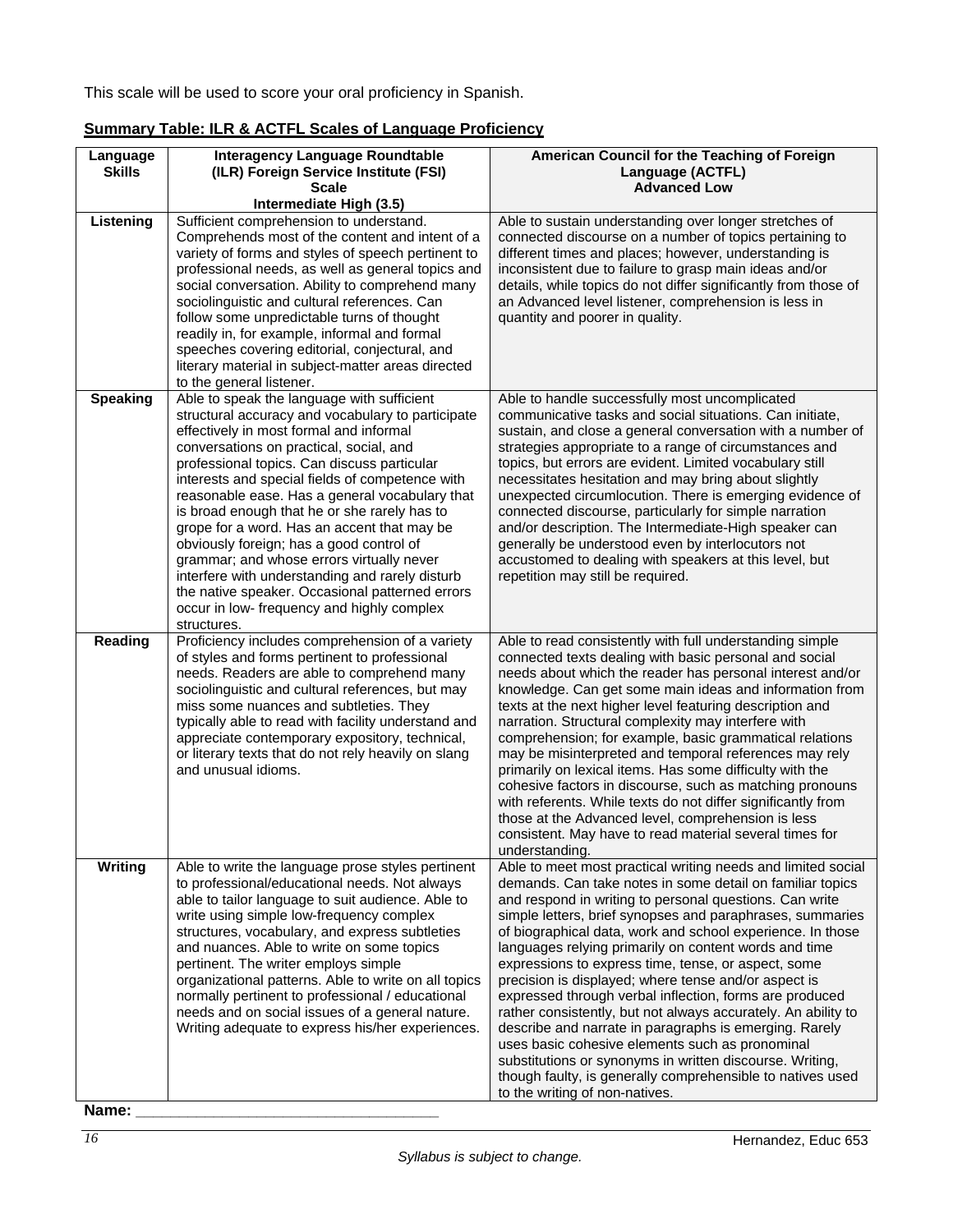# **YOUR RECORDKEEPING / CHECKLIST FOR ASSIGNMENTS IN EDUC 653, DR. HERNÁNDEZ**

| <b>Assignments</b>                              | <b>Possible Points</b> | <b>Points Earned</b> | <b>Upload assignment</b><br>to |
|-------------------------------------------------|------------------------|----------------------|--------------------------------|
| Attendance, Attention, Preparation,             | 15 points              | Professor's          | N/A                            |
| Participation (f2f & online) Personal           |                        | discretion at end of |                                |
| Disposition & KOSKO                             |                        | semester             |                                |
| Reading Response 1                              | 5 points               |                      | <b>Cougar Course</b>           |
| Reading Response 2                              | 5 points               |                      | <b>Cougar Course</b>           |
| Reading Response 3                              | 5 points               |                      | <b>Cougar Course</b>           |
| Reading Response 4                              | 5 points               |                      | <b>Cougar Course</b>           |
| <b>Bilingual / Multilingual Research Review</b> | 10 points              |                      | <b>Cougar Course</b>           |
| <b>Community Footprint</b>                      | 15 points              |                      | Cougar Course and              |
| (course signature assignment)                   |                        |                      | <b>Taskstream</b>              |
| Parent / Guardian Interview Assignment          | 15 points              |                      | Cougar Course                  |
| Primary Language (Spanish) Lesson Plan          | 15 points              |                      | <b>Cougar Course and</b>       |
| (course signature assignment)                   |                        |                      | <b>Taskstream</b>              |
| Language stories                                | 10 points              |                      | Cougar Course                  |
| Total                                           | 100 points             |                      |                                |

My Notes: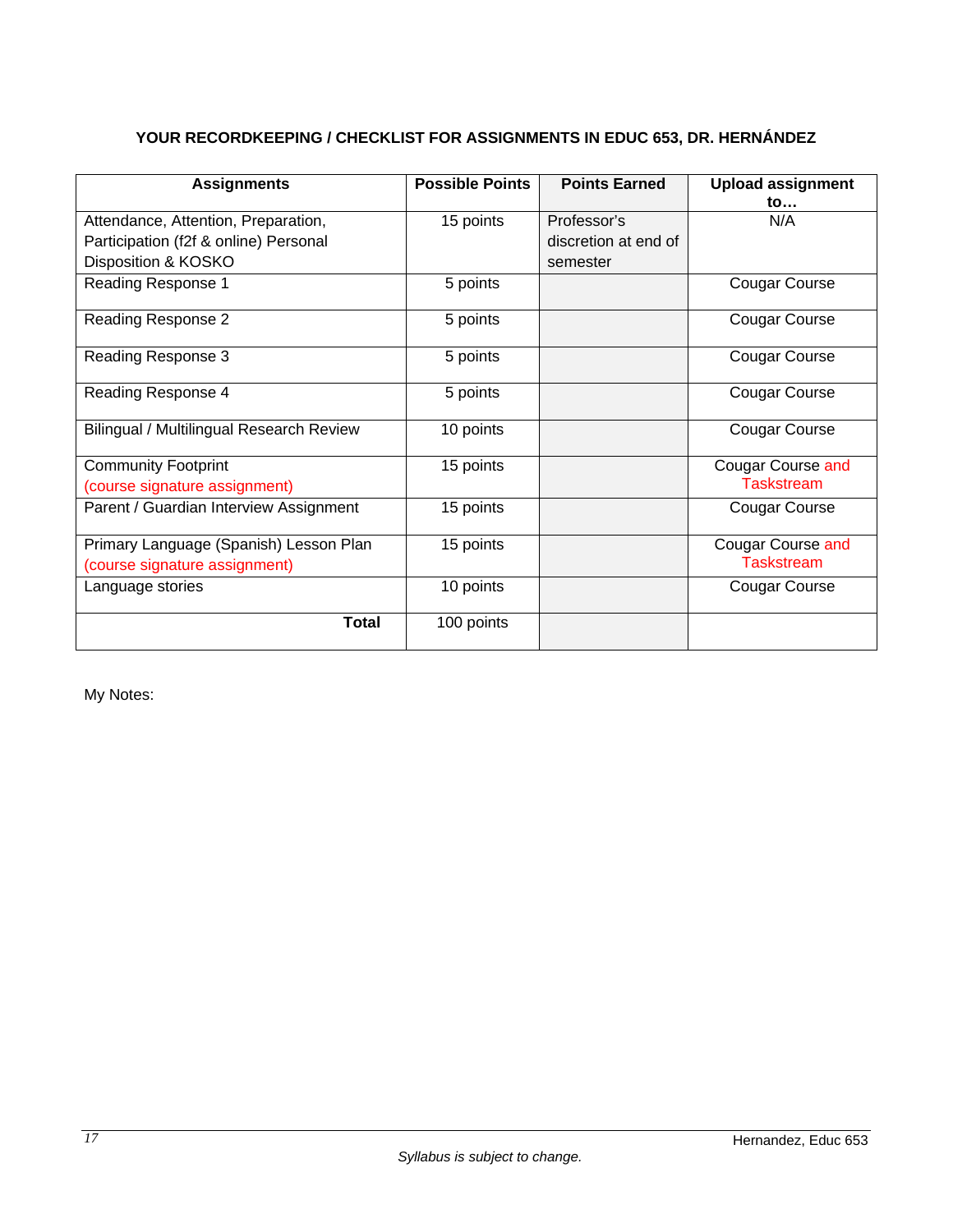# **TENTATIVE COURSE SCHEDULE**

## **(Date revised 8/16/16)**

| EDUC 653 - Biliteracy Education I: Contexts for Learning |
|----------------------------------------------------------|
| Fall 2016 - Professor: Ana Hernández, Ed. D.             |

| Fall 2016 - Professor: Ana Hernández, Ed. D. |                                                                                                                                                                                                                                                                                                                                                                                                                                                                                                                                                                                                                             |                                                                                                                                                                                                                                                                                                                                                                                                                                                |  |  |
|----------------------------------------------|-----------------------------------------------------------------------------------------------------------------------------------------------------------------------------------------------------------------------------------------------------------------------------------------------------------------------------------------------------------------------------------------------------------------------------------------------------------------------------------------------------------------------------------------------------------------------------------------------------------------------------|------------------------------------------------------------------------------------------------------------------------------------------------------------------------------------------------------------------------------------------------------------------------------------------------------------------------------------------------------------------------------------------------------------------------------------------------|--|--|
| <b>Sesiones</b><br>& fechas                  | <b>Estándares &amp; Temas</b>                                                                                                                                                                                                                                                                                                                                                                                                                                                                                                                                                                                               | Lecturas y asignaturas para<br>cada semana                                                                                                                                                                                                                                                                                                                                                                                                     |  |  |
| Sesión 1<br>31 de agosto                     | Bilingual Authorization - Standard 3: Demonstrate understanding of<br>philosophical, theoretical, legal & legislative foundations of bilingual ed. & their<br>effects on program Design & achievement<br><b>BIENVENIDOS</b><br>$\bullet$<br>Descripción general del curso e introducciones<br>$\bullet$<br>Perspectivas históricas y fundamentos legales<br>$\bullet$<br>¿Quién es bilingüe? - Reflexión y discusión de la lectura<br>$\bullet$<br>Explicar y comenzar tu historia de tu lengua nativa<br>$\bullet$<br>Explicar las asignaturas de las reflexiones y dar ejemplos<br>$\bullet$                              | Bajar el capítulo 1 de Cougar<br>Course ¿Quién es bilingüe?<br>(Montrul, 2013) y el silabo de<br>la clase<br><b>Cougar Course -</b><br><b>Complete feedback and</b><br>class poll by Tuesday,<br>9/7.                                                                                                                                                                                                                                          |  |  |
| Sesión 2<br>7 de sept.                       | Bilingual Authorization - Standard 3 - Apply knowledge of the research on the<br>cognitive effects of bilingualism & biliteracy as developmental processes in<br>instructional practice<br>Reflexión y discusión de lecturas<br>$\bullet$<br>¿Quién es un aprendiz de inglés?<br>$\bullet$<br>Teoría y estudios sobre la educación bilingüe<br>$\bullet$<br>Bialfabetismo y perspectiva multilingüe<br>$\bullet$<br>Explicar la asignatura de los estudios y presentaciones de estudios<br>$\bullet$<br>bilingües / multilingües y dar ejemplos<br>KOSKO - Actividades<br>$\bullet$                                         | capítulo $1 -$ Teaching for<br>Biliteracy (Beeman & Urow,<br>2013)<br>capítulo 2 - Multilingual<br>Perspective (Beeman & Urow,<br>2013)                                                                                                                                                                                                                                                                                                        |  |  |
| Sesión 3<br>14 de sept.                      | Bilingual Authorization - Standard 3 - Understand & apply research & its effects<br>on the learning in bilingual educ. program models<br>Celebración - Herencia Hispana<br>$\bullet$<br>Reflexión y discusión de lecturas<br>$\bullet$<br>Tipos de programas bilingües en CA y EE.UU.<br>$\bullet$<br>Aspectos del uso de los idiomas para estudiantes bilingües<br>$\bullet$<br>Comenzar tu historia de tu segunda lengua<br>$\bullet$<br>Explicar la huella de la comunidad y dar ejemplos<br>$\bullet$<br>Examinar los conocimientos de la historia de tu lengua nativa<br>$\bullet$<br>KOSKO - Actividades<br>$\bullet$ | Bajar los capítulos 5 & 13 de<br>Cougar Course - El español<br>en los EE.UU.; y Educación<br>bilingüe en EE.UU. (Montrul,<br>2013)<br>9/17 Entregar: La reflexión #1<br>de lecturas (Montrul; Beeman<br>& Urow)<br><b>Presentaciones y Entregar:</b><br>Estudio bilingüe<br>Competencia lingüística -<br><b>ACTFL (American Council</b><br>on the Teaching of Foreign<br>Languages). Complete<br>self-assessment & survey<br>by Tuesday, 9/14. |  |  |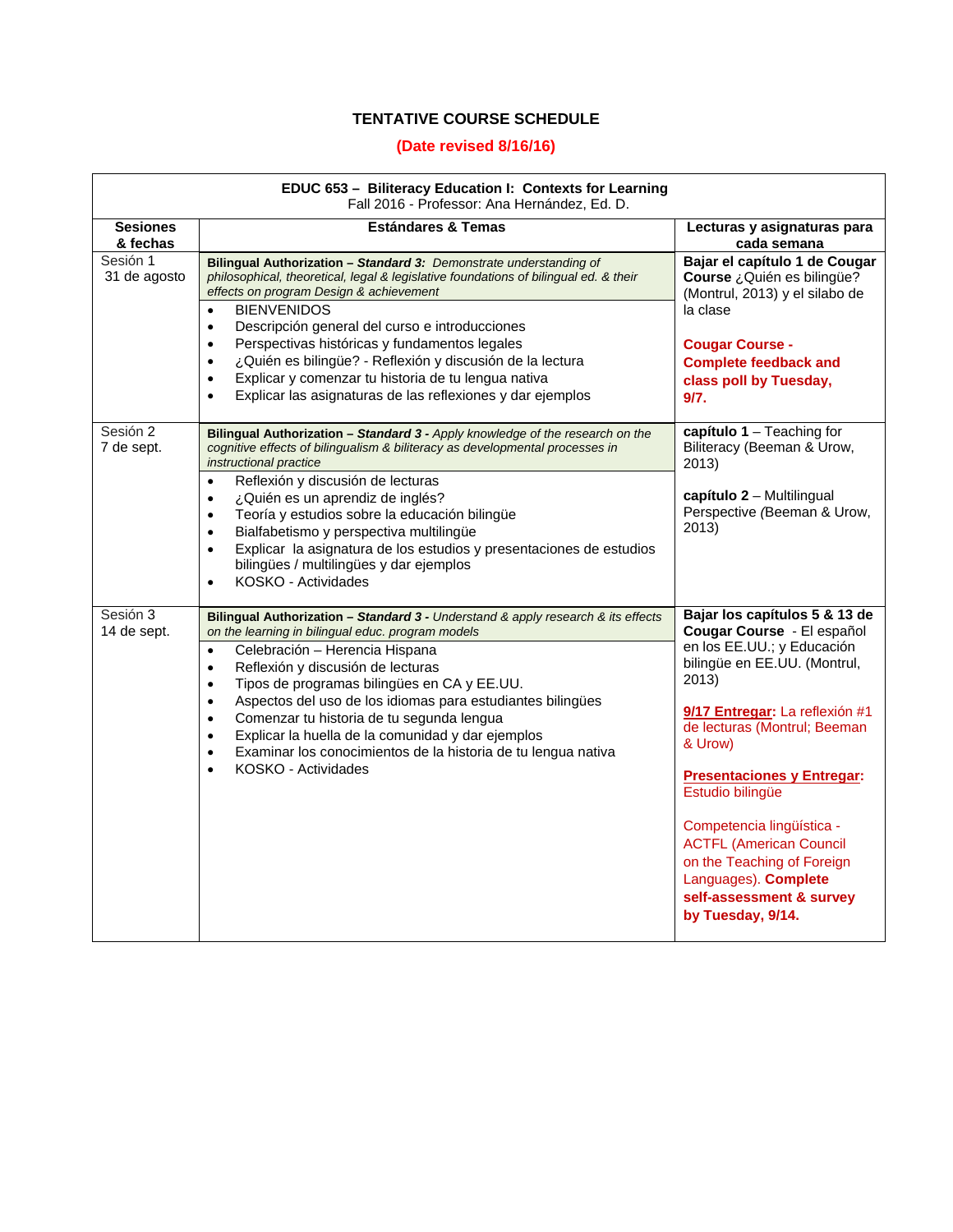| EDUC 653 - Biliteracy Education I: Contexts for Learning<br>Fall 2016 - Professor: Ana Hernández, Ed. D. |                                                                                                                                                                                                                                                                                                                                                                                                                                                                                                                                                                                                                                                                                                                                                                                                                                                                                            |                                                                                                                                                                                                                                                                                                                                                                                                         |  |  |
|----------------------------------------------------------------------------------------------------------|--------------------------------------------------------------------------------------------------------------------------------------------------------------------------------------------------------------------------------------------------------------------------------------------------------------------------------------------------------------------------------------------------------------------------------------------------------------------------------------------------------------------------------------------------------------------------------------------------------------------------------------------------------------------------------------------------------------------------------------------------------------------------------------------------------------------------------------------------------------------------------------------|---------------------------------------------------------------------------------------------------------------------------------------------------------------------------------------------------------------------------------------------------------------------------------------------------------------------------------------------------------------------------------------------------------|--|--|
| <b>Sesiones</b><br>& fechas                                                                              | <b>Estándares &amp; Temas</b>                                                                                                                                                                                                                                                                                                                                                                                                                                                                                                                                                                                                                                                                                                                                                                                                                                                              | Lecturas y asignaturas para<br>cada semana                                                                                                                                                                                                                                                                                                                                                              |  |  |
| Sesión 4<br>21 de sept.                                                                                  | Bilingual Authorization - Standard 3 - Understand & apply research & its effects<br>on the learning in bilingual educ. program models<br>Reflexión y discusión de lecturas<br>$\bullet$<br>Presentaciones: Estudios bilingües / multilingües<br>$\bullet$<br>Adquisición de la lengua en la infancia<br>$\bullet$<br>Debilitamiento y adquisición incompleta de la primera lengua<br>$\bullet$<br>Examinar los conocimientos de la historia de tu lengua nativa y de tu<br>$\bullet$<br>segundo idioma.<br>KOSKO - Actividades<br>$\bullet$                                                                                                                                                                                                                                                                                                                                                | Bajar el capítulos 7 & 9 de<br>Cougar Course Lengua en la<br>infancia; y Primera Lengua<br>(Montrul, 2013)<br><b>Presentaciones y Entregar:</b><br>Estudio bilingüe                                                                                                                                                                                                                                     |  |  |
| Sesión 5<br>28 de sept.                                                                                  | Bilingual Authorization - Standard 3 - Apply knowledge of the research on the<br>cognitive effects of bilingualism & biliteracy as developmental processes in<br>instructional practice. Standard 4 - Have knowledge of bilingual instructional<br>models/strategies & materials to appropriately apply them to their instructional &<br>assessment practices.<br>Reflexión y discusión de lecturas<br>$\bullet$<br>Presentaciones: Estudios bilingües / multilingües<br>$\bullet$<br>Adquisición de una segunda lengua y los estándares<br>$\bullet$<br>Examinar los conocimientos de la historia de tu lengua nativa y de tu<br>$\bullet$<br>segundo idioma.<br>Explicar la asignatura de las entrevistas de padres y dar ejemplos<br>$\bullet$<br>KOSKO - Actividades<br>$\bullet$                                                                                                      | Bajar el capítulo 8 de Cougar<br>Course Lengua segunda<br>(Montrul, 2013)<br><b>CA ELA/ELD Framework</b><br>$(2014)$ – Chapter 2 – Key<br>Considerations<br>http://www.cde.ca.gov/ci/rl/cf/docu<br>ments/chapter2sbeadopted.pdf<br><b>Presentaciones y Entregar:</b><br>Estudio bilingüe                                                                                                                |  |  |
| Sesión 6<br>5 de oct.                                                                                    | Bilingual Authorization - Standard 3 - Knowledge of the transferability between<br>primary & target language with the understanding that the level of transferability is<br>affected by the level of compatibility & may vary among languages. Standard 4 -<br>Have knowledge of bilingual instructional models/strategies & materials to<br>appropriately apply them to their instructional & assessment practices.<br>Reflexión y discusión de lecturas<br>$\bullet$<br>Presentaciones: Huellas de las comunidades<br>$\bullet$<br>Métodos sintéticos y analíticos para enseñar el español<br>$\bullet$<br>Transferibilidad / Puentes para recursos inter-lingüísticos<br>$\bullet$<br>Estrategias para los puentes entre lenguajes<br>٠<br>Estándares en español para California<br>$\bullet$<br>Explicar la planificación de la lección en español<br>$\bullet$<br>KOSKO - Actividades | capítulo 4 Strategic Use of<br>Two Languages (Beeman &<br>Urow, 2013)<br>Common Core Español - bajar<br>el informe de http://commoncore-<br>espanol.com/sites/default/files/Gra<br>dos%20K-<br>5%20Espa%C3%B1ol%20Nacion<br>al.pdf<br>10/8 Entregar: La reflexión #2<br>de lecturas (Montrul; Beeman<br>& Urow)<br><b>Presentaciones y Entregar:</b><br>Estudio bilingüe & La huella de<br>la comunidad |  |  |
| Sesión 7<br>$12$ de oct.                                                                                 | Bilingual Authorization - Standard 3 - Apply knowledge of the research on the<br>cognitive effects of bilingualism & biliteracy as developmental processes in<br>instructional practice. Standard 4 - Have knowledge of bilingual instructional<br>models/strategies & materials to appropriately apply them to their instructional &<br>assessment practices.<br>Reflexión y discusión de lecturas<br>$\bullet$<br>Presentaciones: Huellas de las comunidades<br>$\bullet$<br>Estándares comunes y marco teórico<br>$\bullet$<br>Asesorar y evaluar a los estudiantes y la enseñanza<br>$\bullet$<br>Reflexión de la historia de tus idiomas<br>$\bullet$<br>Planificación de la lección en español<br>$\bullet$<br>KOSKO - Actividades<br>$\bullet$                                                                                                                                      | Newly Adopted ELA/ELD<br>Framework - Chapter 8<br>Assessments<br>http://www.cde.ca.gov/ci/rl/cf/docu<br>ments/chapter8sbeadopted.pdf<br><b>Presentaciones y Entregar:</b><br>Estudio bilingüe & La huella de<br>la comunidad                                                                                                                                                                            |  |  |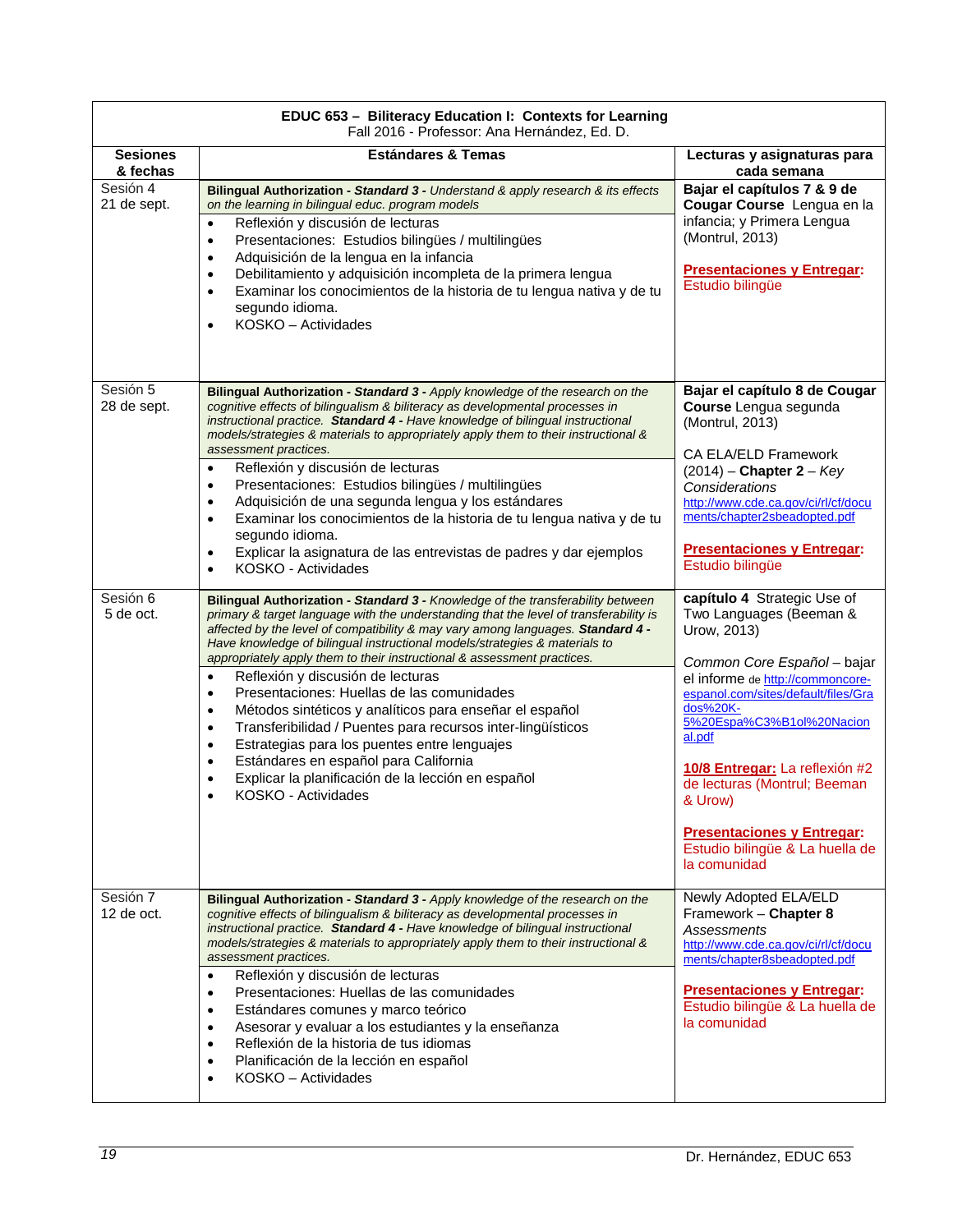|                             | EDUC 653 - Biliteracy Education I: Contexts for Learning<br>Fall 2016 - Professor: Ana Hernández, Ed. D.                                                                                                                                                                                                                                                                                                                                                                                                                                                                                                                                                               |                                                                                                                                                                                                                                                                                                                                                                                                                                                                                                                                                                                                                                                                                                                                     |
|-----------------------------|------------------------------------------------------------------------------------------------------------------------------------------------------------------------------------------------------------------------------------------------------------------------------------------------------------------------------------------------------------------------------------------------------------------------------------------------------------------------------------------------------------------------------------------------------------------------------------------------------------------------------------------------------------------------|-------------------------------------------------------------------------------------------------------------------------------------------------------------------------------------------------------------------------------------------------------------------------------------------------------------------------------------------------------------------------------------------------------------------------------------------------------------------------------------------------------------------------------------------------------------------------------------------------------------------------------------------------------------------------------------------------------------------------------------|
| <b>Sesiones</b><br>& fechas | <b>Estándares &amp; Temas</b>                                                                                                                                                                                                                                                                                                                                                                                                                                                                                                                                                                                                                                          | Lecturas y asignaturas para<br>cada semana                                                                                                                                                                                                                                                                                                                                                                                                                                                                                                                                                                                                                                                                                          |
| Sesión 8<br>19 de oct.      | Trabajo independiente:<br>Termina tus asignaturas para la clase - Huella de la comunidad o<br>$\bullet$<br>estudio bilingüe.<br>Escribe en tu historia de tu lenguaje y explora contextos<br>$\bullet$<br>socioculturales que te han ayudado a adquirir tus lenguas.                                                                                                                                                                                                                                                                                                                                                                                                   |                                                                                                                                                                                                                                                                                                                                                                                                                                                                                                                                                                                                                                                                                                                                     |
| Sesión 9<br>26 de oct.      | Bilingual Authorization - Standard 4 - Understand the interrelatedness among<br>the four domains of language (listening, speaking, reading, writing) & to know<br>language forms & functions.<br>Reflexión y discusión de lecturas<br>$\bullet$<br>Presentaciones: Huellas de las comunidades<br>$\bullet$<br>Estrategias para desarrollar el lenguaje académico<br>$\bullet$<br>Planificación de la lección en español<br>$\bullet$<br>KOSKO - Actividades<br>$\bullet$                                                                                                                                                                                               | Lecturas en Cursos Cougar:<br>Academic Language and<br>Literacy for ELs (Cloud et al.,<br>2009)<br><b>Presentaciones y Entregar:</b><br>Estudio bilingüe & La huella de<br>la comunidad                                                                                                                                                                                                                                                                                                                                                                                                                                                                                                                                             |
| Sesión 10<br>2 de nov.      | Bilingual Authorization - Standard 4 - Understand the interrelatedness among<br>the four domains of language (listening, speaking, reading, writing) & to know<br>language forms & functions.<br>Reflexión y discusión de lecturas<br>$\bullet$<br>Presentaciones: Huellas de las comunidades<br>$\bullet$<br>Desarrollo del Idioma Inglés<br>$\bullet$<br>Nuevos estándares y estrategias para la enseñanza del inglés<br>$\bullet$<br>Reflexión de la historia de tus idiomas<br>$\bullet$<br>Trabajar en tu lección en español - adquiere la reacción o<br>$\bullet$<br>comentarios de tus colegas y haz los cambios necesarios<br>KOSKO - Actividades<br>$\bullet$ | New ELD Standards - bajar<br>los informes del estado:<br>http://www.cde.ca.gov/sp/el/er/doc<br>uments/sbeoverviewpld.pdf<br>Appendix A -<br>http://www.cde.ca.gov/sp/el/er/doc<br>uments/sbeapdaliteracy.pdf<br>Appendix B -<br>http://www.cde.ca.gov/sp/el/er/doc<br>uments/sbeapdbhew.pdf<br>Appendix C -<br>http://www.cde.ca.gov/sp/el/er/doc<br>uments/sbeapdctheory.pdf<br>Appendix D -<br>http://www.cde.ca.gov/sp/el/er/doc<br>uments/sbeapddcondev.pdf<br>Glossary -<br>http://www.cde.ca.gov/sp/el/er/doc<br>uments/sbeeldglossary.pdf<br>11/5 Entregar: La reflexión #3<br>de lecturas (ELA/ELD<br>Framework; Cloud et al, 2009)<br><b>Presentaciones y Entregar:</b><br>Estudio bilingüe & La huella de<br>la comunidad |
| Sesión 11<br>9 de nov.      | Bilingual Authorization - Standard 3 - Apply knowledge of the research on the<br>cognitive effects of bilingualism & biliteracy as developmental processes in<br>instructional practice. Standard 4 - Have knowledge of bilingual instructional<br>models/strategies & materials to appropriately apply them to their instructional &<br>assessment practices.<br>Trabajo independiente:<br>Termina tu entrevista de padres.<br>$\bullet$<br>Trabaja en tu borrador para la lección en español.<br>$\bullet$<br>Sigue escribiendo tu historia de tu lenguaje.<br>$\bullet$                                                                                             | 11/12 Entregar: La entrevista<br>de padres                                                                                                                                                                                                                                                                                                                                                                                                                                                                                                                                                                                                                                                                                          |